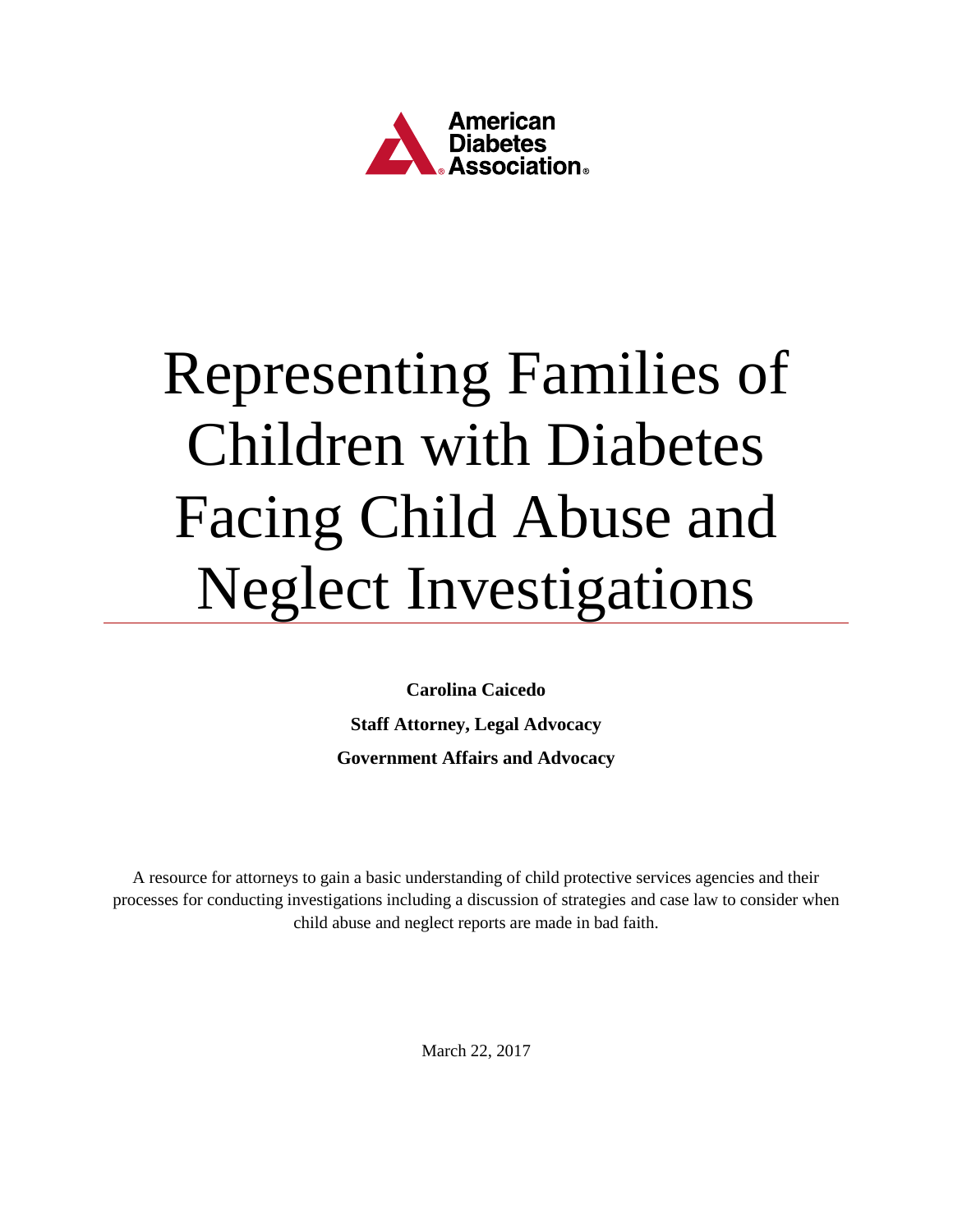# **Contents**

| I.        |    |                                                                                   |
|-----------|----|-----------------------------------------------------------------------------------|
| П.        |    |                                                                                   |
| III.      |    |                                                                                   |
| A.        |    |                                                                                   |
|           | 1. |                                                                                   |
|           | 2. |                                                                                   |
|           | 3. |                                                                                   |
|           | 4. |                                                                                   |
|           | 5. |                                                                                   |
| IV.       |    | The Legal Definition and Interpretation of What Constitutes Abuse and Neglect  10 |
| A.        |    |                                                                                   |
| <b>B.</b> |    |                                                                                   |
| V.        |    |                                                                                   |
| A.        |    |                                                                                   |
| <b>B.</b> |    |                                                                                   |
|           | 1. |                                                                                   |
|           | 2. |                                                                                   |
|           | 3. |                                                                                   |
| VI.       |    |                                                                                   |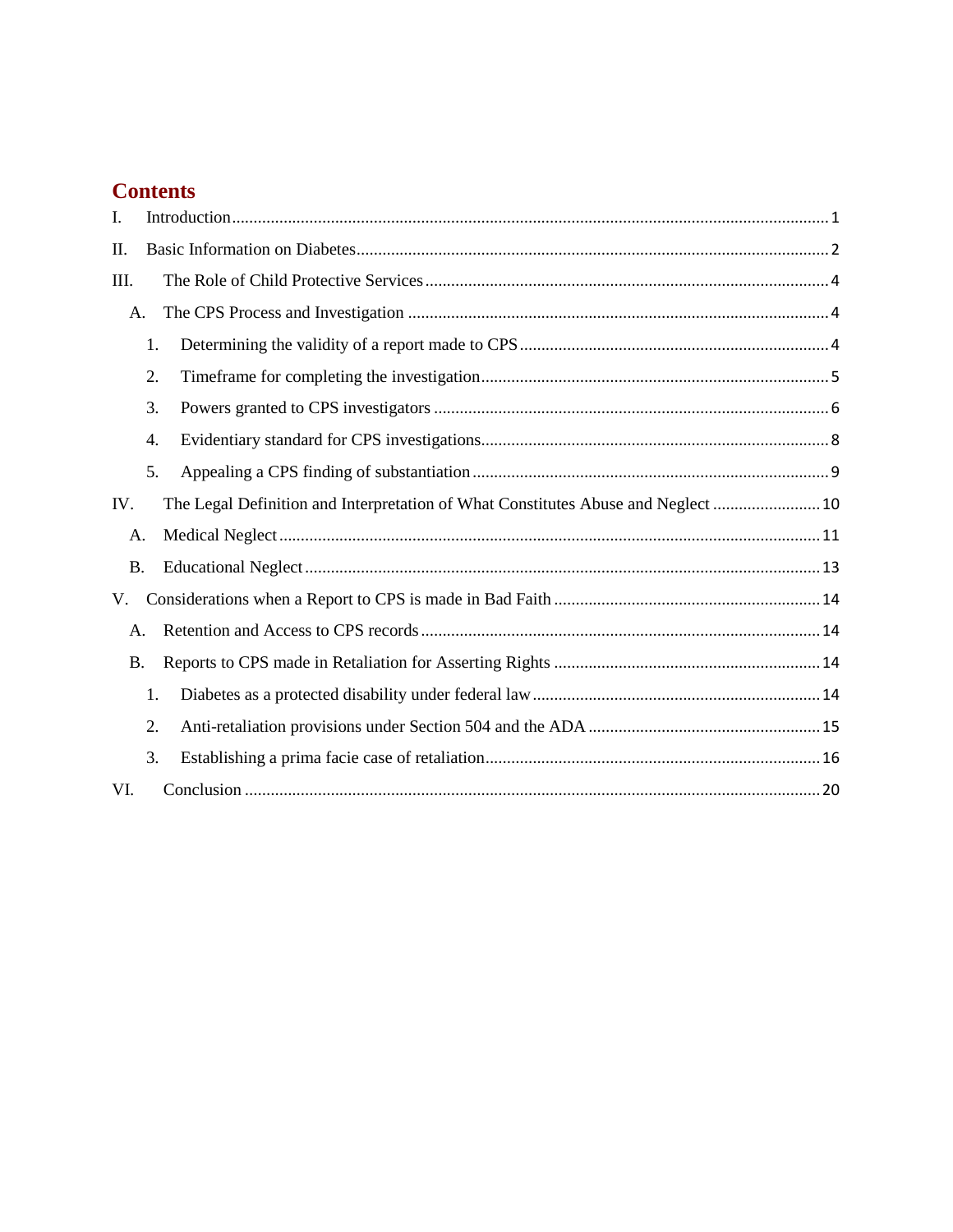### <span id="page-2-0"></span>**I. Introduction**

l

Parents and guardians of children with diabetes strive to keep life as normal as possible for their children. They have to work closely with their children's school and doctor in order to ensure that they are properly cared for while they are at school and so that transition from home to school goes as smoothly as possible. While diabetes care can be relatively simple for the welltrained individual, not everything can go smoothly all of the time. How diabetes will impact a particular child cannot be predicted or generalized. In addition, there are outside environmental, social and psychological circumstances that can have an impact on the overall wellbeing of children with diabetes.

Diabetes is a chronic medical condition for which there must be constant monitoring and aroundthe-clock care. Students with diabetes can have more medically necessary absences due to illness or medical appointments than students without diabetes. They also may need additional diabetes care support or accommodations which can feel burdensome to some school administrators. Ideally, school administrators will be well educated about diabetes and will work with the parents or guardians of students with diabetes to minimize class absences while ensuring the student's diabetes is well managed. In reality, misconceptions about diabetes can often lead to tensions and misunderstandings that can culminate in well-meaning, but unfounded, accusations of child abuse and neglect or in malicious reports of abuse and neglect.<sup>1</sup>

A primary reason why a report of suspected child abuse and neglect is made for a child with diabetes is due to suspected unattended health care problems or medical needs. 16% of all child abuse and neglect reports in the U.S. are made by educators.<sup>2</sup> Making sure that school staff is educated about diabetes and maintaining good communication between the school and the child's parent or guardian is the best way to prevent unfounded accusations of child abuse and neglect.

<sup>&</sup>lt;sup>1</sup> Common misconceptions about diabetes include, but are not limited to: 1) children with diabetes cannot eat sugary snacks; 2) it is the parent's fault that the child's blood sugar is "out of control;" or 3) attendance problems are not really related to diabetes but rather the parent is allowing the child to miss school. Misconceptions are addressed further throughout the rest of this paper.

<sup>&</sup>lt;sup>2</sup> Inst. of Med. & Nat'l Research Council, New Directions in Child Abuse and Neglect Research, 45 (Anne C. Petersen et al. eds., 2014).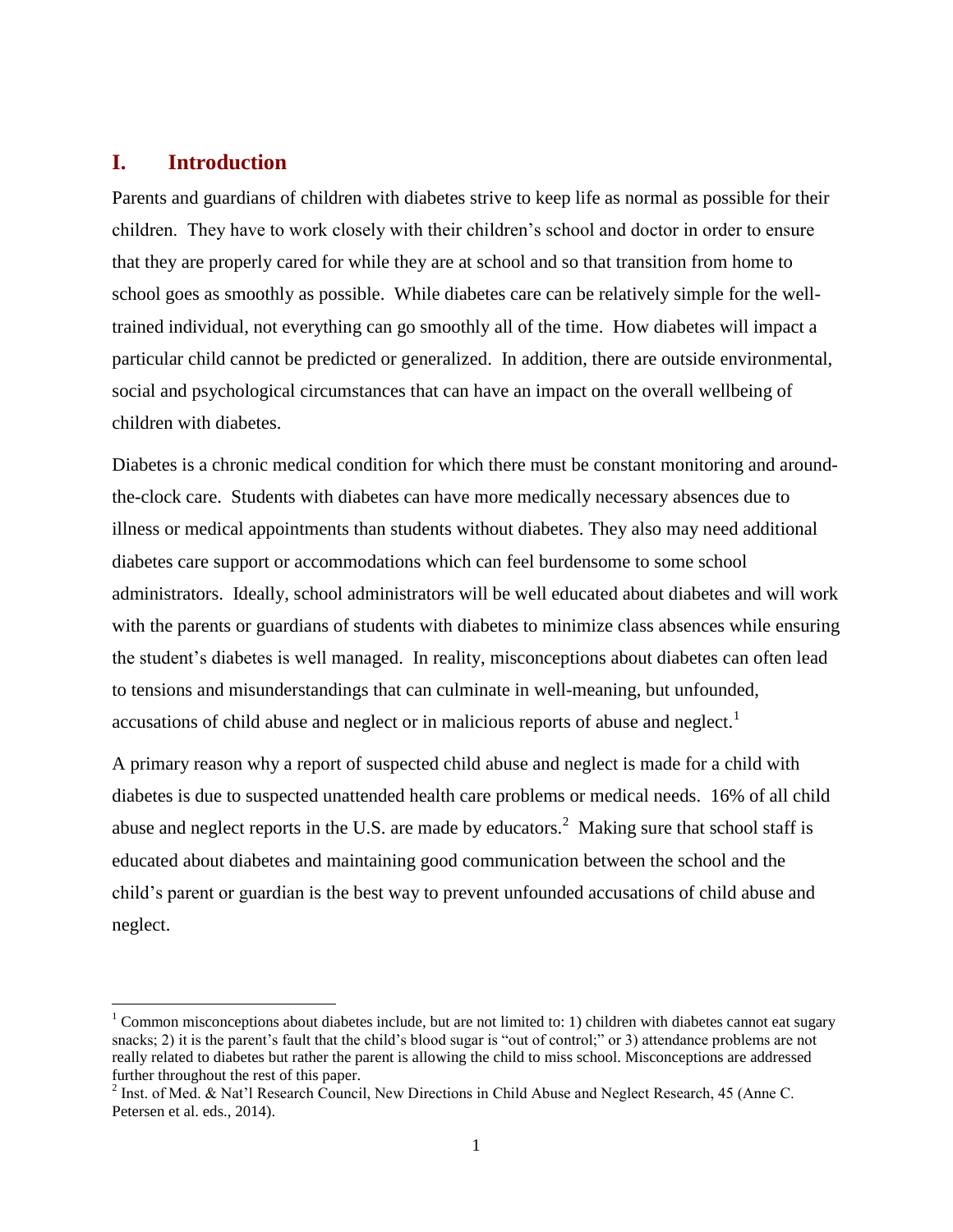When a child abuse and neglect investigation is initiated for a child with diabetes, it's important that the attorney representing or advising the family involved understand that defending these types of cases requires three critical components: 1) a general knowledge of the medical condition of diabetes; 2) knowledge of the particular student's medical history and unique diabetes needs (gathered from the family and child's health care provider); and 3) knowledge of the state's child abuse and neglect laws as well as federal anti-discrimination protections that may apply.

This paper is designed to provide general information about diabetes, child welfare laws and procedures, and available legal protections in the context of federal anti-discrimination laws that prohibit retaliation. This paper focuses on child abuse and neglect referrals made by educators or school officials. However, most principles referenced here also apply to reports of child abuse and neglect from other sources. It is important to note that this paper is not intended to be used for the purpose of interfering with the work that child protective agencies do in protecting children who are actually experiencing medical neglect.

#### <span id="page-3-0"></span>**II. Basic Information on Diabetes**

 $\overline{\phantom{a}}$ 

Diabetes is a serious chronic medical condition in which the body does not make insulin or does not correctly use insulin. Insulin is a necessary hormone that helps turn the food we consume into energy for the body. When insulin is not produced or not used effectively by the body, the results are high levels of glucose (or sugar) in the blood. This happens because the glucose cannot get into the cells that need it and, instead, it builds up in the bloodstream.<sup>3</sup>

Diabetes is classified into different types. The most common forms are type 1 and type 2 diabetes. In type 1 diabetes, the body's immune system mistakenly destroys the insulinproducing cells of the pancreas. As a result, the body produces very little or no insulin at all. In type 2 diabetes, the body does not respond properly to insulin (insulin resistance) or the body

<sup>3</sup> Kate Ruder, *American Diabetes Association Complete Guide to Diabetes,* 7-21 (Abe Ogden ed., 5th ed. 2011).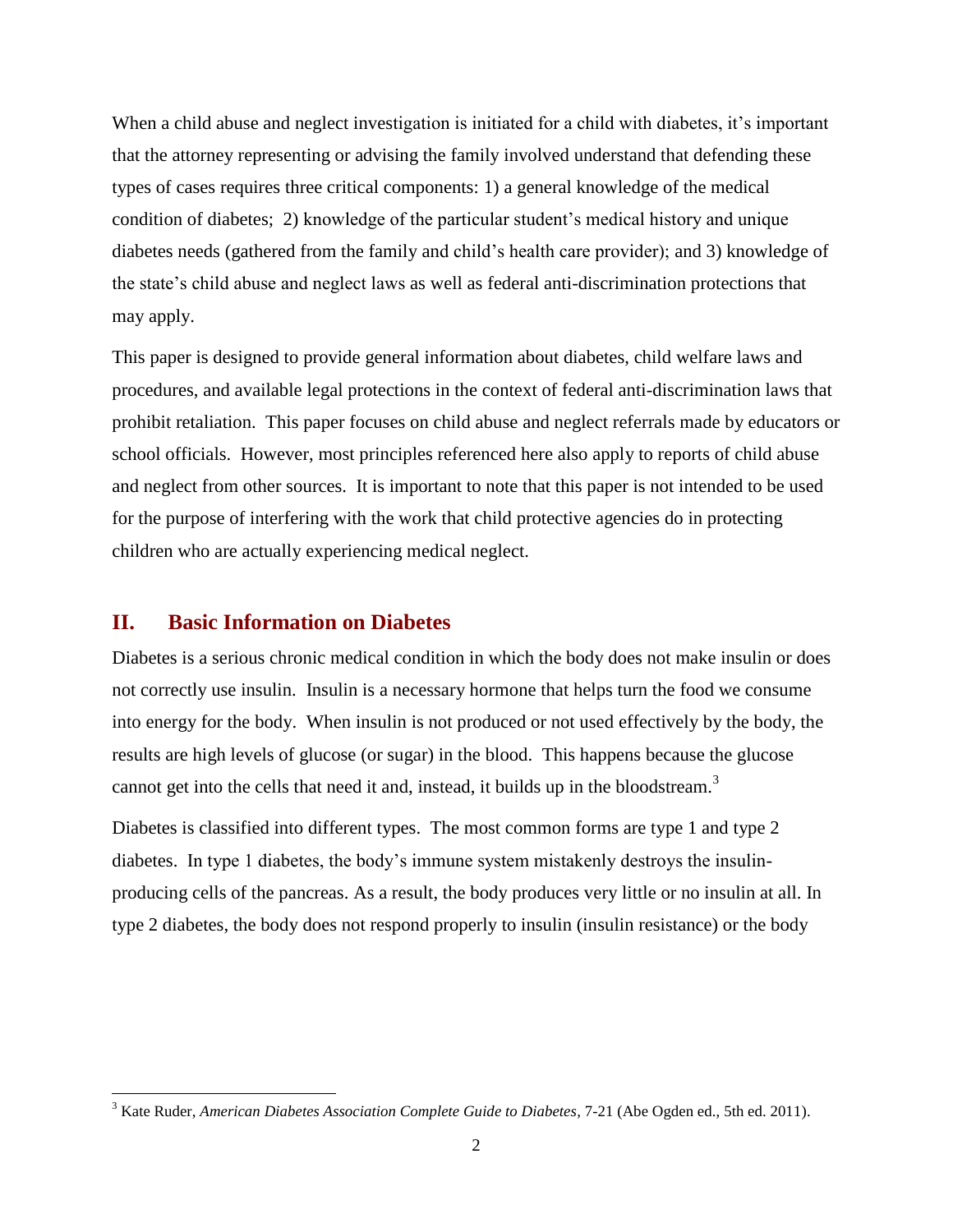does not produce enough insulin.<sup>4</sup> The majority of youth with diabetes, have type 1 diabetes. However, the prevalence of youth with type 2 diabetes has gone up in recent years.<sup>5</sup>

Diabetes can lead to both short-term and long-term complications. Short-term problems can include high (hyperglycemia) or low (hypoglycemia) blood glucose levels that significantly affect the person's ability to concentrate and learn, and can cause serious immediate consequences such as brain damage or death if not treated. In addition, diabetes can cause serious complications that develop over time (such as vision problems and kidney disease), but people with diabetes can take steps to control the disease and lower the risk of complications.<sup>6</sup>

Children with diabetes can face daily struggles related to diabetes which can lead to false CPS reports. The following are some examples of these daily struggles:<sup>7</sup>

- Bruising at the site where insulin is injected or blood glucose is tested
- Frequent absences from school [to treat diabetes or attend doctor appointments]
- Sudden weight loss due to diabetes
- Difficulty concentrating, drowsiness or other symptoms of low or high blood sugar
- High or low blood sugar levels due to hormones or other factors such as other illnesses
- Taking extra insulin so the child can enjoy sweets or other foods like other children

To learn more about diabetes and diabetes care, see the following resources:

- Diabetes Care in the School Setting: A Position Statement of the American Diabetes [Association](http://care.diabetesjournals.org/content/38/10/1958)
- [National Institute of Diabetes and Digestive and Kidney Diseases,](https://www.niddk.nih.gov/health-information/health-communication-programs/ndep/health-care-professionals/school-guide/Pages/publicationdetail.aspx) *Helping the Student [with Diabetes Succeed: A Guide for School Personnel](https://www.niddk.nih.gov/health-information/health-communication-programs/ndep/health-care-professionals/school-guide/Pages/publicationdetail.aspx)*
- [Every Day Life](http://www.diabetes.org/living-with-diabetes/parents-and-kids/everyday-life/) (American Diabetes Association's resources to help families navigate life after their child is diagnosed with diabetes)

<sup>4</sup> *See id.* at 25-36.

<sup>&</sup>lt;sup>5</sup> For more information on diabetes statistics see, Centers for Disease Control and Prevention, National Diabetes Statistics Report: Estimates of Diabetes and Its Burden in the United States (2014), available at <http://www.cdc.gov/diabetes/pubs/statsreport14/national-diabetes-report-web.pdf>

<sup>6</sup> James A. Rapp et al., *Legal Rights of Students with Diabetes* (3rd ed. 2015), [http://main.diabetes.org/dorg/PDFs/Advocacy/Discrimination/education-materials/legal-rights-of-students-with](http://main.diabetes.org/dorg/PDFs/Advocacy/Discrimination/education-materials/legal-rights-of-students-with-diabetes/legal-rights-of-students-with-diabetes.pdf)[diabetes/legal-rights-of-students-with-diabetes.pdf.](http://main.diabetes.org/dorg/PDFs/Advocacy/Discrimination/education-materials/legal-rights-of-students-with-diabetes/legal-rights-of-students-with-diabetes.pdf)

<sup>7</sup> *Child Protective Services,* Am. Diabetes Ass'n, [http://www.diabetes.org/living-with-diabetes/parents-and](http://www.diabetes.org/living-with-diabetes/parents-and-kids/diabetes-care-at-school/special-considerations/child-protective-services.html)[kids/diabetes-care-at-school/special-considerations/child-protective-services.html](http://www.diabetes.org/living-with-diabetes/parents-and-kids/diabetes-care-at-school/special-considerations/child-protective-services.html) (last visited Oct. 5, 2016).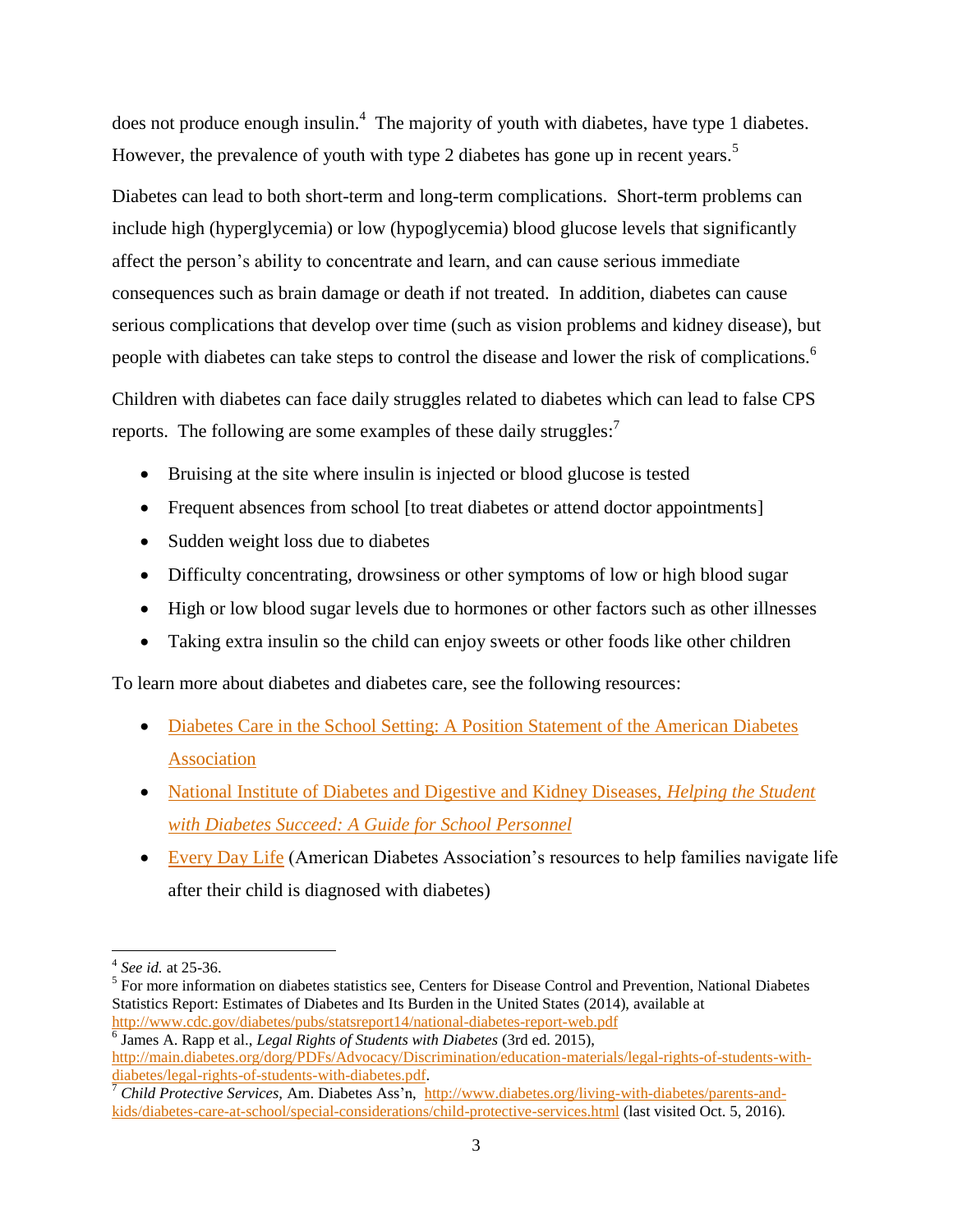# <span id="page-5-0"></span>**III. The Role of Child Protective Services**

Child Protective Services (CPS) is a general term that refers to the state agency charged with protecting the children of that state from abuse and neglect in accordance with that state's child welfare laws and regulations. Each state has its own CPS agency and may have a different name for its agency (e.g. Child and Family Services, Department of Family Services, etc.). Most CPS agencies are responsible for receiving and investigating reports that a child is at risk for abuse or neglect, and providing services to prevent further abuse. Once a CPS referral is made and an investigation is started, the stakes are very high for families of children with diabetes enthralled in a CPS investigation.

A CPS referral is only the first step in the process of protecting children. Eventually, a CPS report can lead to, without limitation:

• Removal of the child from the home:

 $\overline{\phantom{a}}$ 

- The requirement for completion of a service plan before reunification is allowed;
- Inclusion of the alleged perpetrator in a state registry or database if a finding of child abuse and neglect is made;<sup>8</sup>
- Termination of parental rights after a petition is filed in state court; and
- <span id="page-5-1"></span>• Referral to law enforcement agencies for criminal prosecution.

## <span id="page-5-2"></span>**A. The CPS Process and Investigation**

#### **1. Determining the validity of a report made to CPS**

Some states will have established by statute the threshold criteria for determining which reports of abuse and neglect will be investigated by CPS and which will not. This is a different standard than that used to determine whether a report is substantiated or unsubstantiated,<sup>9</sup> which also varies by state. For example, in Virginia, only *"valid"* 

<sup>&</sup>lt;sup>8</sup> Michigan, for example, has a mandatory Child Abuse and Neglect Central Registry where perpetrators' names are listed in cases that CPS categorizes as Level I or Level II (Category II involves cases in which the department determines that there is a preponderance of evidence of child abuse or neglect and the risk assessment indicates a high or intensive risk. Category I cases are those in which the department determines that there is a preponderance of evidence of child abuse or neglect and a court petition is needed and/or required.) *Children's Protective Services Investigation Process,* Mich. Dep't of Health and Human Services, [http://www.michigan.gov/mdhhs/0,5885,7-339-](http://www.michigan.gov/mdhhs/0,5885,7-339-73971_7119_50648_7194-159484--,00.html) [73971\\_7119\\_50648\\_7194-159484--,00.html](http://www.michigan.gov/mdhhs/0,5885,7-339-73971_7119_50648_7194-159484--,00.html) (last visited Oct. 5, 2016).

 $\frac{13971}{9}$  The terms "substantiated" and "unsubstantiated" refer to the final CPS disposition at the end of its investigation (i.e., the report is substantiated or unsubstantiated). It establishes whether child abuse and neglect has occurred. Substantiation may also be referred to as founded, indicated or confirmed. U.S. Dep't of Health & Human Services,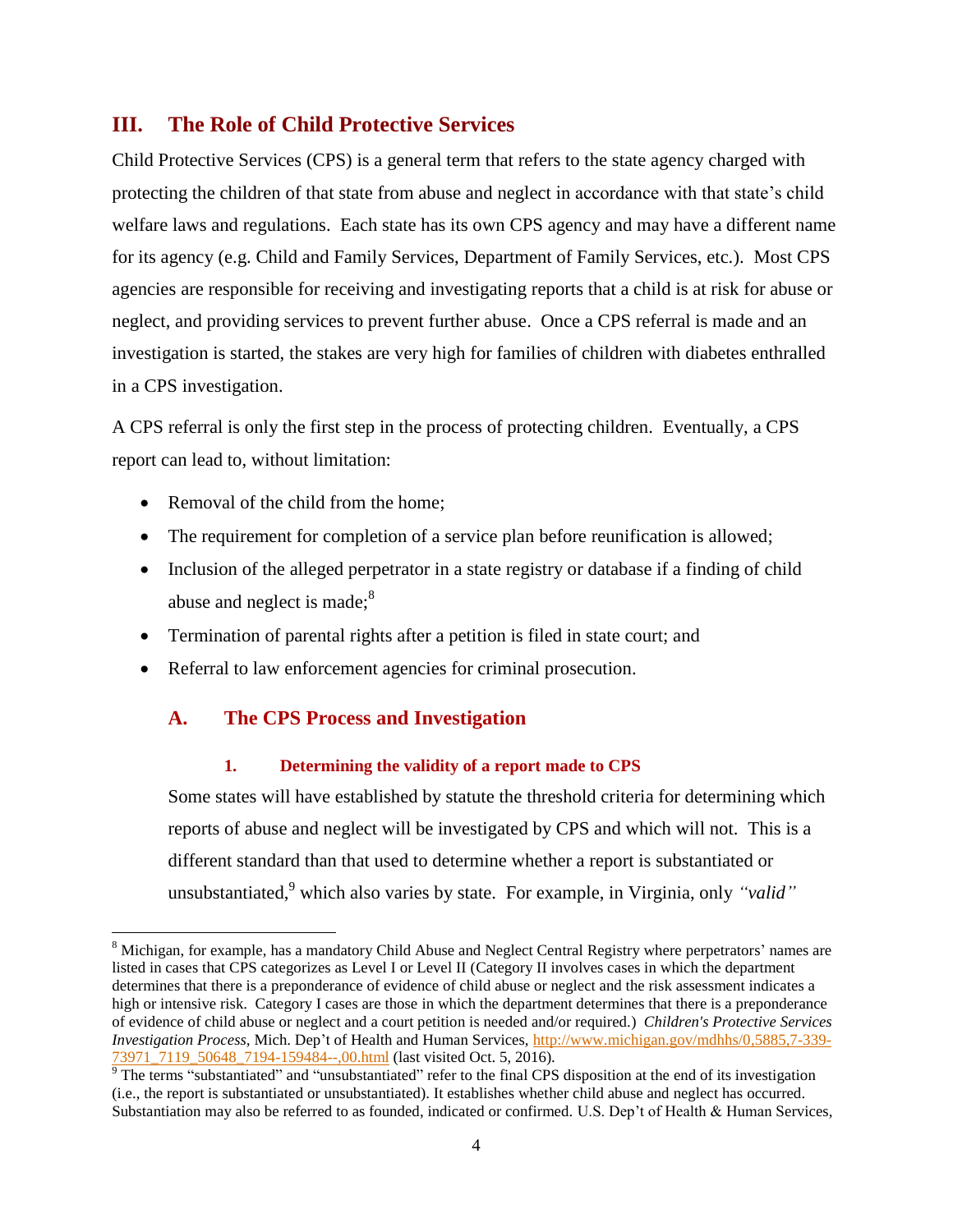reports are investigated. A valid report in Virginia requires that the following elements be present: 1) the alleged victim is under the age of eighteen; 2) the alleged abuser is the alleged victim child's parent or other caretaker; 3) the local department receiving the complaint or report has jurisdiction; and 4) the circumstances described allege suspected child abuse or neglect. Va. Code Ann. § 63.2-1508 (2016). In other states, the CPS agency establishes screening policies for CPS workers to be able to decide which reports should be screened in or out.

A good starting point to determine your state's process is the Child Welfare Information Gateway. This is a service of the U.S. Department of Health and Human Services, Administration for Children and Families, Children's Bureau. This Gateway compiles all state publications (guides and manuals) related to child protection that states make available to professionals and families. The State Guides and Manuals search is available at this link [https://www.childwelfare.gov/topics/systemwide/sgm/.](https://www.childwelfare.gov/topics/systemwide/sgm/)

#### **2. Timeframe for completing the investigation**

<span id="page-6-0"></span>CPS agencies are usually required to complete the investigation and make a determination of whether the report is substantiated or unsubstantiated within a specific timeframe. The consequences of failing to complete an investigation within the statutory timeframe vary from state to state. Attorneys should familiarize themselves with the required procedures that CPS must follow and gather any evidence of failure to comply with those procedures. This evidence could be relevant on appeal or might be worth citing to when making the argument that a complaint should be dismissed. There could also be more complex arguments under the state's Administrative Procedure Act that might be worth exploring in instances where there might be agency action in excess of statutory authority.

By way of illustration, in Virginia, a CPS investigation must be completed within 45-60 days from the date of the report and that timeframe can be extended to 90 days when the investigation is being conducted in cooperation with law enforcement. Va. Code Ann. § 63.2-1505(B)(5) (2016). In Virginia, a failure to comply with the statutory timeframe by

Admin. for Children and Families, Admin. on Children, Youth and Families, Children's Bureau, *Child maltreatment 2014*, 17 (2016), [http://www.acf.hhs.gov/programs/cb/research-data-technology/statistics-research/child](http://www.acf.hhs.gov/programs/cb/research-data-technology/statistics-research/child-maltreatment)[maltreatment](http://www.acf.hhs.gov/programs/cb/research-data-technology/statistics-research/child-maltreatment)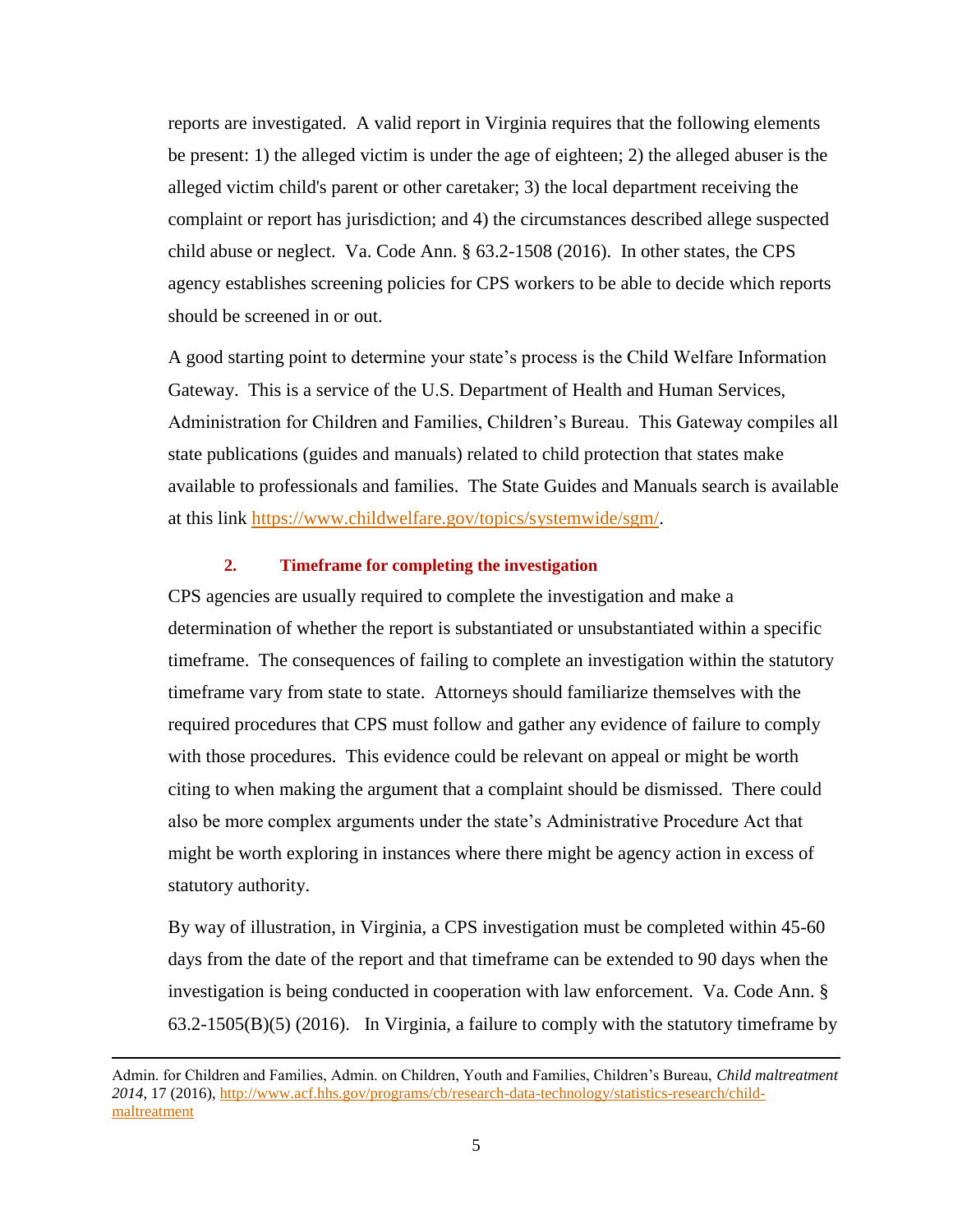the CPS agency is only helpful on appeal if the appellant can show some harm or prejudice. The Court of Appeals of Virginia found that,

"[w]hen considering whether a local department of social services loses jurisdiction to make a determination of abuse by not making such a determination within 45 days of receiving a referral, as required by Va. Code Ann.  $\S$  63.2-1505(B)(5), it has been held that the word "shall" is procedural, not jurisdictional. Because the time limitation is procedural, a party contesting a determination must show some harm or prejudice caused by a failure to file a written justification to extend the time for filing before a trial court may reverse the determination."

T*ravis v. Va. Dep't of Soc. Servs*., 2013 Va. App. LEXIS 261 (Va. Ct. App. Sept. 24, 2013).

#### **3. Powers granted to CPS investigators**

<span id="page-7-0"></span>CPS investigators are granted wide discretion to conduct interviews, survey and even photograph the alleged victim's living conditions, question alleged victims without the presence of the parent or caregiver, arrange for a medical evaluation of the alleged victim (without needing parental/caregiver consent) and petition a court of law for various orders as needed.

CPS investigations, however, still must be conducted within the confines of the Fourth Amendment. Parents/caregivers may refuse to allow CPS to interview their children and they may also refuse to allow CPS to enter their home. Absent exigent circumstances, CPS will then have to petition a court of law for an order to gain access to the child and/or the home. Also, depending on the state, the parent or caregiver may have the right to record any communications between the parent or guardian and CPS. For example, Virginia allows electronic recording of communications between CPS and parents as long as all parties are aware of the recording. Va. Code Ann. § 63.2-1516 (2016). Not all states allow this type of recording. Before advising parents or caregivers to engage in this action, attorneys need to carefully review the state rules regarding recording of communications between parents or caregivers and CPS.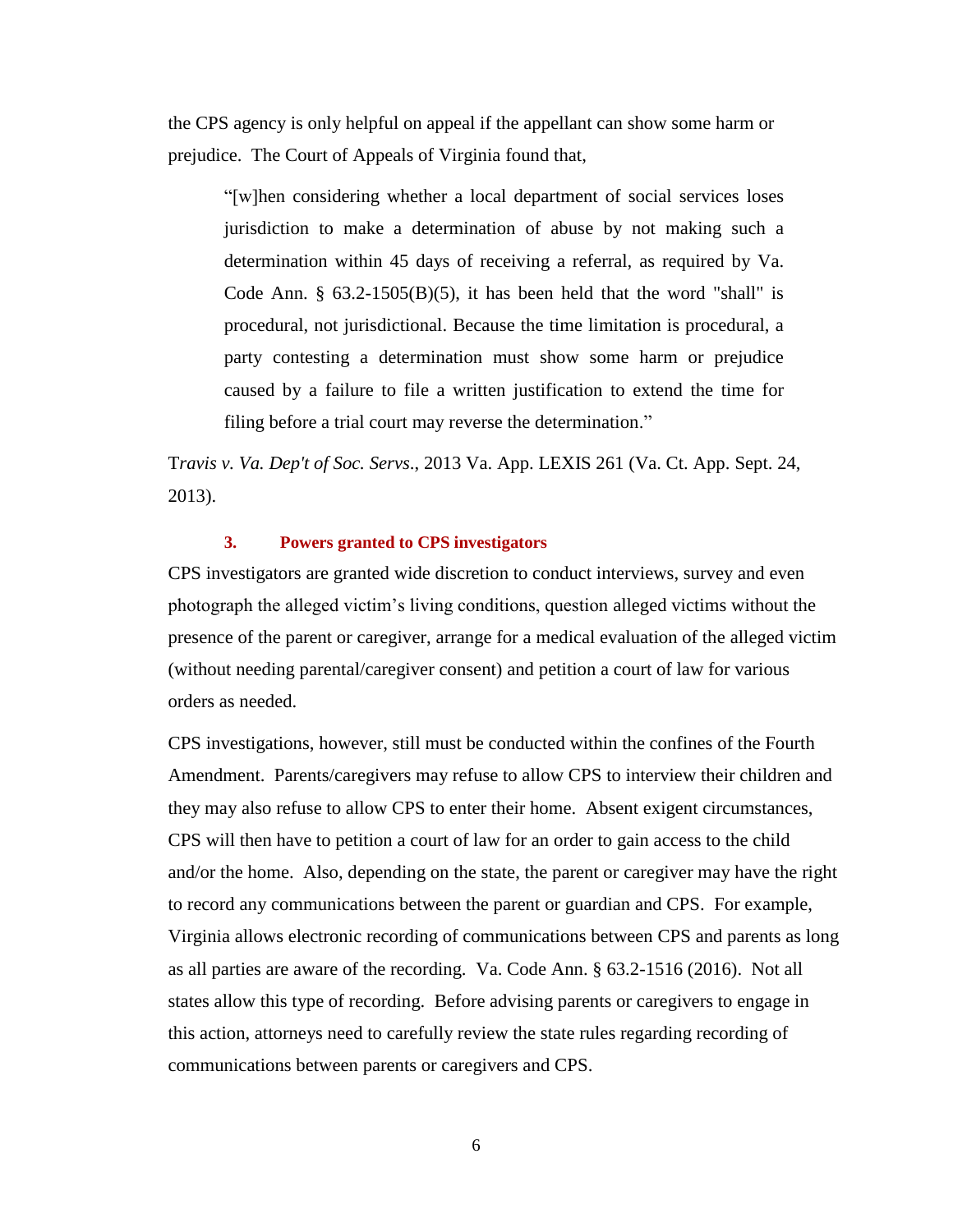#### *a) Criminal prosecution*

Certain types of suspected abuse or neglect may require a report to law enforcement or referral to a prosecuting attorney such as when the alleged victim of child abuse and neglect dies or suffers a serious injury. In fact, in many states, CPS and law enforcement officials conduct joint investigations.<sup>10</sup> In New York, for example, the statute makes it clear that a child abuse and neglect case can be transferred by the family court, upon a hearing, to an appropriate criminal court or the family court may refer the case to the appropriate district attorney if the court "concludes that the processes of the family court are inappropriate or insufficient." N.Y. Family Court Act § 1014 (Consol. 2016).

When there is evidence of certain criminal acts, CPS agencies may also be required to petition a court for removal of the child from the home. It is usually at the point when a dependency petition is filed in court that the parent or guardian will have a right to a court appointed attorney, but the family can always retain an attorney at any point of the investigation.

The National District Attorneys Association's National Center for Prosecution of Child Abuse publishes a compilation of all criminal statutes listed by state that apply in instances of alleged child abuse and neglect. The most recent compilation titled, "Criminal Child Neglect and Abandonment" is available at the following link under the "Child Neglect" section:

[http://www.ndaajustice.org/ncpca\\_state\\_statutes.html.](http://www.ndaajustice.org/ncpca_state_statutes.html) For a compilation of state statutes that allow for the termination of parental rights due to child neglect, click on the document titled, "Child Neglect and Termination of Parental Rights."

#### *b) Emergency Protective Custody*

It is important to know that in cases deemed to be an emergency, CPS may have authority to take protective custody of a child by requesting an ex parte order from a judge. In Pennsylvania for example, where medical or protective custody

<sup>&</sup>lt;sup>10</sup> Inst. of Med. & Nat'l Research Council, supra, at 58.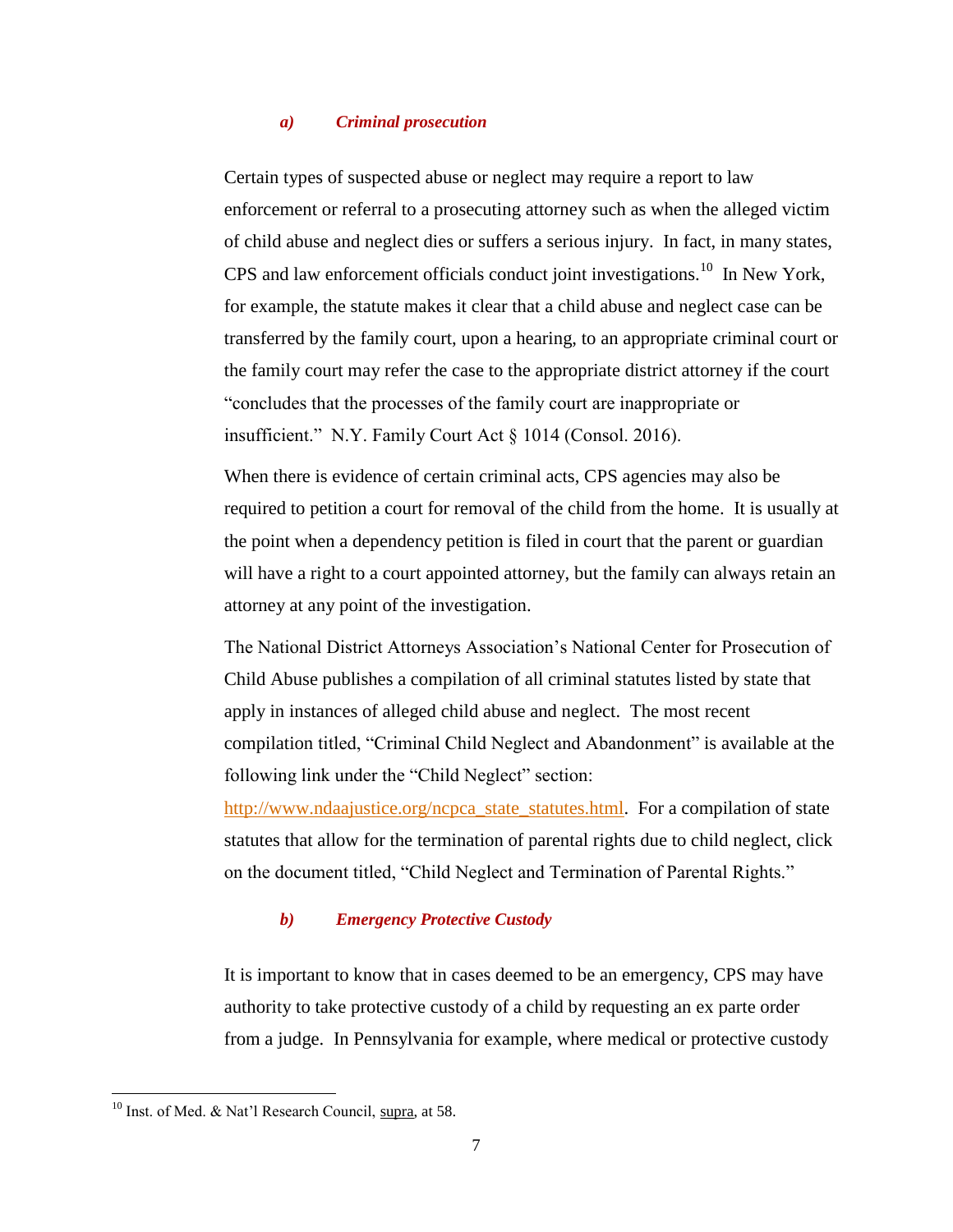is necessary, the CPS investigator can take custody of a child by seeking "judicial authorization based on the merits of the situation." 23 Pa. Cons. Stat. § 6315(a)(5) (2016). The Pennsylvania Office of Children in Families in the Court has interpreted this statute to mean that a verbal authorization from a judge over the phone meets the requirements of the statute. According to their website, "[i]n cases where medical or police protective custody is necessary, the procedure used in many counties is for the caseworker or supervisor with the agency to telephone a judge to request a verbal order. A police officer at the scene may also request confirmation over the phone as to the verbal order.<sup> $11$ </sup> In addition, the state law can ultimately mandate that CPS initiate a request to terminate parental rights.

#### **4. Evidentiary standard for CPS investigations**

<span id="page-9-0"></span>The evidentiary standard for a CPS finding that an allegation is substantiated varies by state. According to the Administration for Children and Families, substantiation is found when the answer is "yes" to two important questions:

- 1. "Is the harm to the child severe enough to constitute child maltreatment?<sup>12</sup> This part of substantiation can include both current harm and the risk of harm in the future.
- 2. Is there sufficient evidence to support the designation of the case as one of child maltreatment?"<sup>13</sup>

The majority of states require a preponderance of the evidence to substantiate an allegation of child abuse or neglect. Only Kansas places a higher evidentiary burden on these investigations requiring clear and convincing evidence. Arizona is the only state that requires probable cause and six states (HI, LA, MA, OR, UT, VT) use the reasonable person standard.<sup>14</sup> According to research findings, the level of evidence required

<sup>&</sup>lt;sup>11</sup> *Court Processes*, Office of Children in Families in the Court, [http://www.ocfcpacourts.us/system](http://www.ocfcpacourts.us/system-professionals/child-dependency-system/court-processes)[professionals/child-dependency-system/court-processes](http://www.ocfcpacourts.us/system-professionals/child-dependency-system/court-processes) (last visited January 18, 2017).

 $12$  The term "child maltreatment" is a general term that is meant to encompass all forms of child abuse. Alexander Butchart and Alison Phinney Harvey, *Preventing Child Maltreatment: a guide to taking action and generating evidence*, World Health Organization and International Society for Prevention of Child Abuse and Neglect, 9 (2006).

<sup>&</sup>lt;sup>13</sup> Office of Planning, Research and Evaluation, Admin. for Children and Families, U.S. Dep't of Health & Human Services, *National Survey of Child and Adolescent Well-Being Research Brief No. 6: How Do Caseworker Judgments Predict Substantiation of Child Maltreatment?*, 1 (2007).

<sup>14</sup> *See* Child maltreatment 2014, supra, at 110.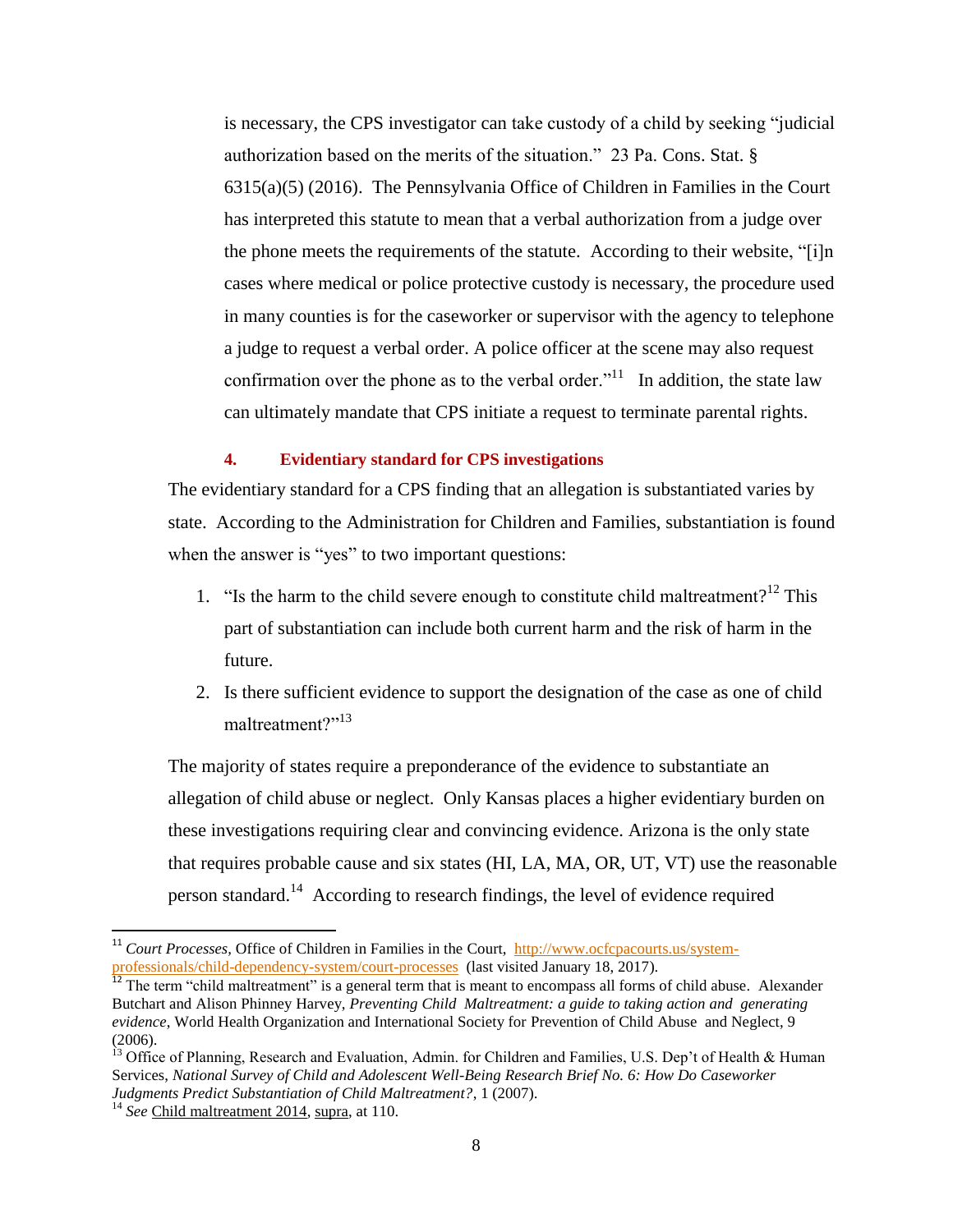correlates with the numbers of findings of substantiation. In 2007, the states with the least strict evidentiary standard found the most cases of substantiation while the states with the strictest evidence requirements reported the fewest cases of substantiation.<sup>15</sup>

In practice there are many factors that have been found to increase the likelihood of substantiation. For example, incident severity, history of prior referrals, caregiver denies there is a problem, and where the referral came from a professional such as police officer or school administrator. On the other hand, factors that are associated with an increased likelihood of unsubstantiation are: no history of prior referrals, acknowledgement of problem, use of community resources, and non-professional referral source.<sup>16</sup>

The type of evidence that may be relied upon in order to make a finding of substantiation is sometimes limited as well. In New Jersey, for example, in a fact-finding hearing CPS must prove abuse or neglect by a preponderance of the evidence and requires that only "competent, material and relevant evidence" may be admitted. N.J. Stat. Ann. § 9:6-8.46 (2016). Evidence that is not competent, material or relevant must be challenged at the first instance or risk losing the opportunity to raise it as a basis of error on appeal. *See*, N.J. Div. of Child Prot. & Permanency v. C.M., 2015 N.J. Super. Unpub. LEXIS 549, at \*8-9 (App.Div. Mar. 13, 2015).

#### **5. Appealing a CPS finding of substantiation**

<span id="page-10-0"></span>All states should have a mechanism for parents or caregivers who disagree with an official finding of abuse or neglect to appeal that finding. Usually, the party can petition for administrative review. There should also be a right to judicial review of any adverse administrative finding. In Connecticut for example, there is a two-step appeal process for substantiated claims of child abuse and neglect. Conn. Gen. Stat. § 17a-101k (2016). During this appeals process, the individual is also provided access to all documents relevant to the substantiation finding that are in the possession of CPS. *Id.* at §  $101k(c)(1)$ .

<sup>&</sup>lt;sup>15</sup> Inst. of Med. & Nat'l Research Council, supra, at 371.

<sup>&</sup>lt;sup>16</sup> Child Welfare Info. Gateway, *Decision-Making in Unsubstantiated Child Protective Services Cases: Synthesis of Recent Research,* 4 (2003).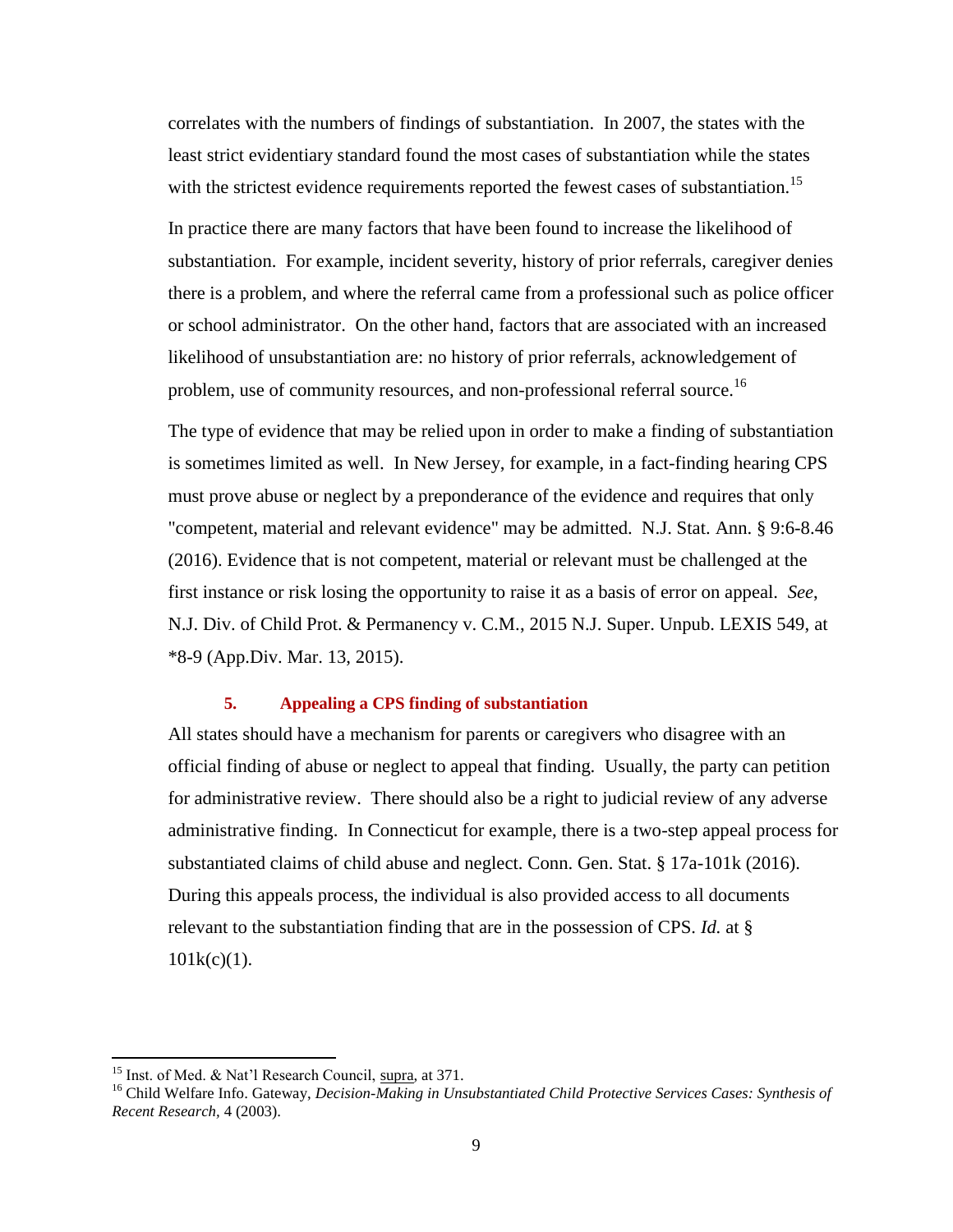Refer back to your state rules to determine the applicable deadlines and required procedures for the appeal process, including which steps may be optional and which may be required in order to exhaust all administrative remedies before going to court.

# <span id="page-11-0"></span>**IV. The Legal Definition and Interpretation of What Constitutes Abuse and Neglect**

Each state has its own definition of child abuse and neglect. However, the Child Abuse Prevention and Treatment Act (CAPTA) provided minimum standards for what constitutes child abuse and neglect which states used to craft their own statutory definitions. This was mostly due to the fact that CAPTA provided, and still does provide, federal funding for states in support of prevention, assessment, investigation, prosecution, and treatment activities. These funds were only available to states that complied with certain requirements established by CAPTA which included having a state law that includes the minimum standards set by CAPTA in its statutory definition of child abuse and neglect.  $17$  As a result of CAPTA, most states define child abuse and neglect to include at least "any recent act or failure to act on the part of a parent or caretaker which results in death, serious physical or emotional harm, sexual abuse or exploitation" or "an act or failure to act which presents an imminent risk of serious harm."<sup>18</sup>

Most states recognize four major types of maltreatment: neglect, physical abuse, psychological maltreatment, and sexual abuse. This paper is focused only on *neglect*, which can include educational neglect (recognized in 25 states,<sup>19</sup> the District of Columbia, the U.S. Virgin Islands and American Samoa) or *medical neglect* (recognized in 14 states <sup>20</sup>), and sometimes physical abuse as well.<sup>21</sup> Physical abuse is included here because there are some states that define *physical abuse* to include physical injury or the threat of substantial risk of harm.<sup>22</sup>

<sup>17</sup> Child Welfare Info. Gateway, *About CAPTA: A Legislative History* (2011).

<sup>18</sup> Child Welfare Info. Gateway, *Definitions of Child Abuse and Neglect: State Statutes* (2016), available at [https://www.childwelfare.gov/pubPDFs/define.pdf#page=2&view=Types%20of%20abuse.](https://www.childwelfare.gov/pubPDFs/define.pdf#page=2&view=Types%20of%20abuse)

<sup>19</sup> Some form of *educational neglect* is recognized in: Arkansas, Colorado, Connecticut, Delaware, Idaho, Indiana, Kentucky, Maine, Minnesota, Mississippi, Missouri, Montana, Nevada, New Hampshire, New Jersey, New Mexico, New York, North Dakota, Ohio, Pennsylvania, South Carolina, South Dakota, Utah, West Virginia, and Wyoming. <sup>20</sup> Some form of *medical neglect* is recognized in: Arkansas, Florida, Indiana, Iowa, Kansas, Minnesota, Mississippi, Montana, North Dakota, Ohio, Oklahoma, Tennessee, Texas, and West Virginia.

<sup>21</sup> *Id.* at 2.

<sup>&</sup>lt;sup>22</sup> Inst. of Med. & Nat'l Research Council, supra, at 364.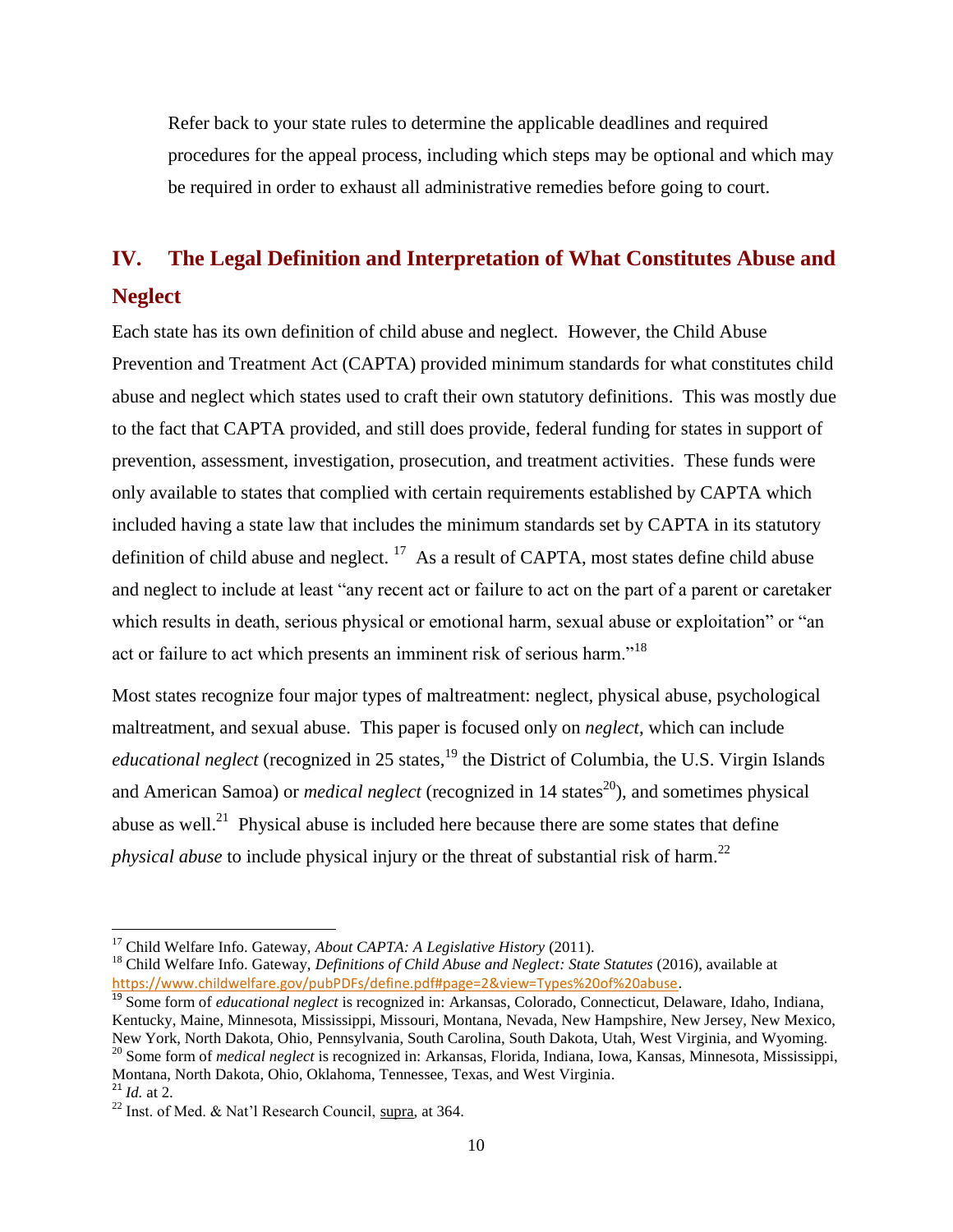#### **A. Medical Neglect**

<span id="page-12-0"></span>What is considered medical neglect varies from state to state and changes depending on the age and developmental stage of the child. CAPTA also does not provide a definition for medical neglect. CAPTA simply requires that states include, in their state plans, an assurance that the state has in place procedures for responding to the reporting of medical neglect. 42 U.S.C. §  $5106a(b)(2)(C)$  (2016). Specifically, it requires that all states give authority to CPS agencies to "pursue any legal remedies, including the authority to initiate legal proceedings in a court of competent jurisdiction, to provide medical care or treatment for a child when such care or treatment is necessary to prevent or remedy serious harm to the child . . . " *Id.* at § 5106i(b).

Medical neglect can encompass the denial of needed health care or delay in seeking care. It can also include the failure to provide medical care, as recommended by a doctor, for a medical condition. In Texas, for example, medical neglect is defined as "failing to seek, obtain, or follow through with medical care for a child, with the failure resulting in or presenting a substantial risk of death, disfigurement, or bodily injury or with the failure resulting in an observable and material impairment to the growth, development, or functioning of the child." Tex. Fam. Code § 261.001(4)(A)(b) (2016). According to the Child Welfare Information Gateway, Florida, Michigan, Minnesota, Missouri, Ohio, Oklahoma, and Pennsylvania are the only states that require mandated reporters to report instances when a child is not receiving medical care." $^{23}$ 

One case out of California can shed some light on how a referral to CPS for medical neglect of a child with diabetes makes its way through the system.<sup>24</sup> This case involved a referral to CPS alleging that an 8 year old named Vanessa was not receiving her medication for diabetes, was not eating properly, always had head lice, and was always absent from school. The first referral to CPS resulted in the family receiving some services and agreeing to take some corrective actions. The case was closed by CPS within two months of receiving the referral. *V. v. Esther O.*, 2005 Cal. App. Unpub. LEXIS 3327, at \*4-5 (Cal. App. 5th Dist. Apr. 14, 2005).

A few months later, a second referral was made alleging the parent was not sending Vanessa's diabetes supplies to school, the child was dirty and again had head lice. This second referral was deemed substantiated. During the investigation CPS discovered that the parent was

<sup>23</sup> Child Welfare Info. Gateway, *Definitions of Child Abuse and Neglect: State Statutes,* 4 (2016).

<sup>&</sup>lt;sup>24</sup> This is an unpublished opinion from the California Court of Appeal, Fifth District. The facts of this case are cited here only for illustrative purposes.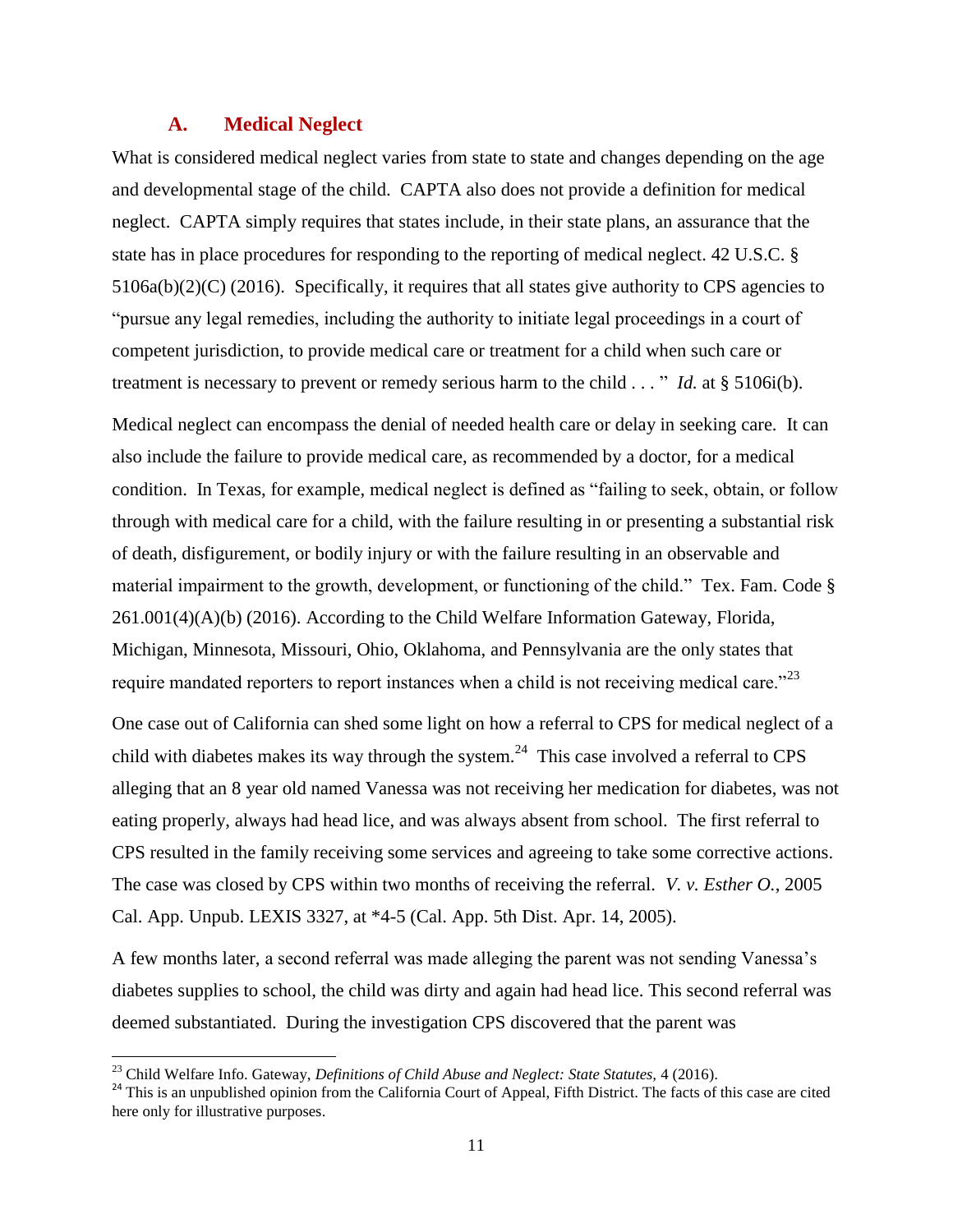overwhelmed, suffered from depression and failed to realize the seriousness of the child's health condition. Another telling fact was that Vanessa had missed 81 out of 105 days of school that school year. *Id.* at \*6. This second referral resulted in CPS removing the child from the home and placing her in foster care. The report by CPS found that the parent failed to monitor the child's blood glucose levels, failed to make sure she received a proper diet and failed to properly administer insulin. *Id*. at \*7. A case plan was put in place for eventual reunification as long as there was compliance. Vanessa spent six months is foster care before she was returned to her parents and the family spent another 10 months being monitored by CPS before the case was closed. *Id*. at \*7-9.

A third referral was made a short time later alleging that the parent continued to send the child to school without breakfast and without her insulin and that she continued to have high blood sugar levels. The allegations were again substantiated and a case plan was put in place. Vanessa was again being sent to school without her carbohydrate snack. *Id*. at \*9. During a home visit, a social worker noted that there were several candy bars and junk foods present which were harmful to Vanessa and that two bottles of insulin were kept at room temperature instead of in the refrigerator. *Id*. at \*10. During another home visit, the child was found visibly ill and was removed from the home. The court adjudged the child a dependent child due to the parent's medical and hygienic neglect. She remained in foster care for a year and then was returned to her parents again under a family maintenance plan. *Id.* at \*10-11. Two months later, a petition was filed again by CPS to adjudge Vanessa a dependent child due to the parent's failure to comply with the family plan. *Id*. at \*13. The court found the allegations to be true and adjudged the child a dependent again setting a hearing for a future date for the matter of establishing a legal guardianship for the child's foster parents. *Id*. at \*30.

In the case above there were serious issues with the parents' ability to care for their child. However, there could be instances where a CPS investigation is initiated based on unfounded and misinformed accusations. Distinguishing those facts will be very important and it is crucial to do so at the earliest possible stage in order to avoid a drawn out child welfare process such as the one Vanessa suffered through.

It is also important to study your state's definition of neglect in order to assess whether a CPS agency may have in place standards to make medical neglect findings that overstep the statutory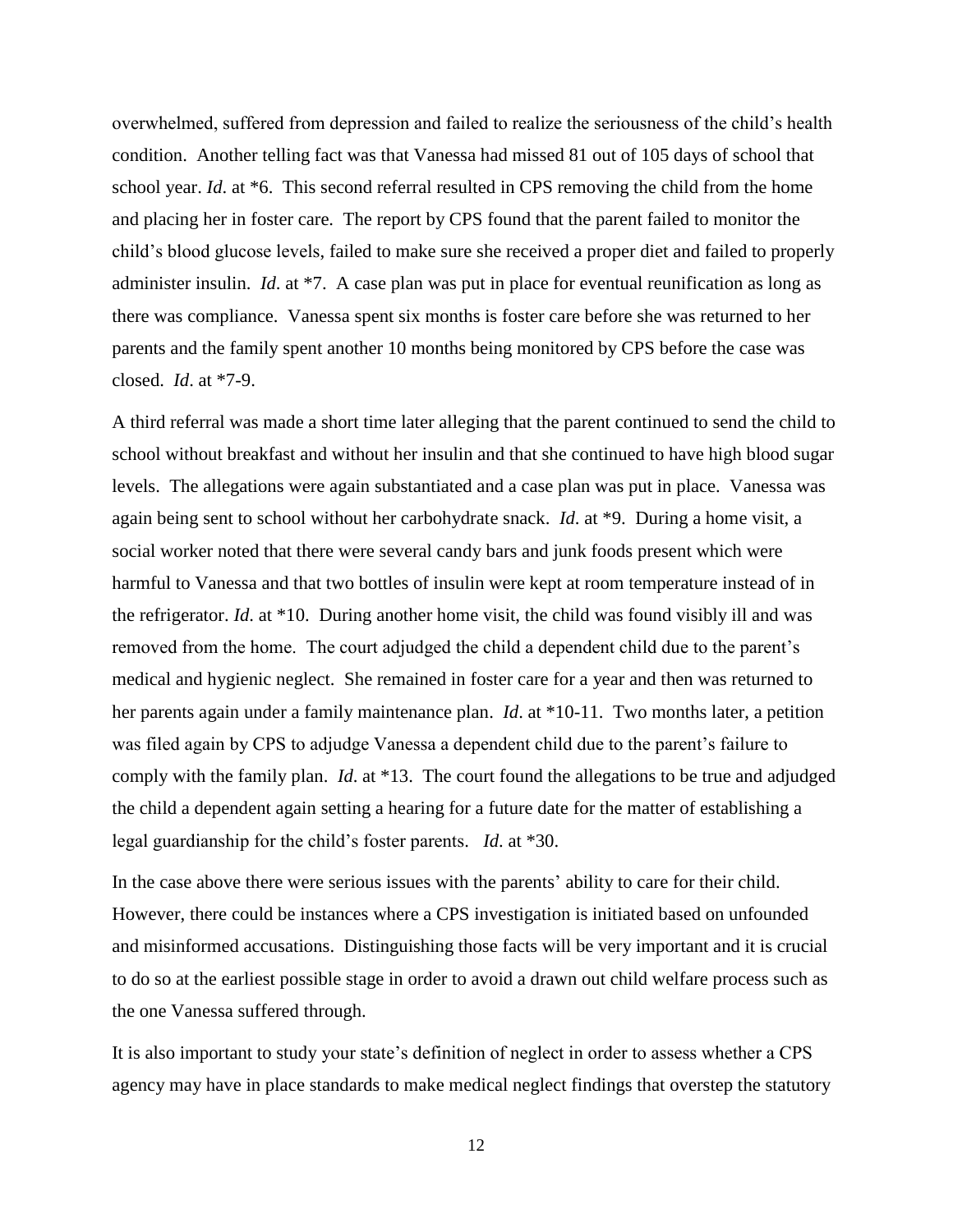definition or are wrongly applied in investigations involving alleged medical neglect of a child with diabetes. Again, diabetes is an often misunderstood medical condition and investigators who are entirely ignorant about diabetes may not be employing the correct medical standards. The Child Welfare Information Gateway is a helpful tool to find your state's statutory definition of neglect. The Gateway compiles all state laws in one place. This information can be searched at this link [https://www.childwelfare.gov/topics/systemwide/laws](https://www.childwelfare.gov/topics/systemwide/laws-policies/state/?CWIGFunctionsaction=statestatutes:main)[policies/state/?CWIGFunctionsaction=statestatutes:main](https://www.childwelfare.gov/topics/systemwide/laws-policies/state/?CWIGFunctionsaction=statestatutes:main)

#### **B. Educational Neglect**

l

<span id="page-14-0"></span>Educational neglect refers to parents or caregivers who are suspected of permitting habitual absenteeism from school. It can also involve failure to enroll or register a child for school.<sup>25</sup> According to the Child Welfare Information Gateway, approximately 25 states, the District of Columbia, American Samoa, Puerto Rico, and the Virgin Islands recognize educational neglect or failure to educate in their neglect statutes.  $^{26}$  In the diabetes context, suspected educational neglect is often the initial red flag that can lead a school to make a report to CPS.

Families of children with diabetes often face tremendous challenges with maintaining optimal blood glucose control. There are many factors that can influence a child's diabetes control. For example, when children reach puberty, diabetes management and blood glucose controls become more difficult.<sup>27</sup> Parents or caregivers, together with their physician, may be doing all they can to help the child maintain blood glucose levels within their optimal range. However, for some children, diabetes results in chronic absenteeism or tardiness due to low or high blood sugar levels. $^{28}$ 

A child missing school due to problems with diabetes management might have nothing to do with educational neglect as defined under the law, yet school officials may suspect otherwise and

<sup>&</sup>lt;sup>25</sup> U.S. Dep't of Health & Human Services, Admin. for Children and Families, Admin. on Children, Youth and Families, Children's Bureau, Child Neglect: A Guide for Prevention, Assessment and Intervention 14 (2006) . <sup>26</sup> The states that define "failure to educate" as neglect include Arkansas, Colorado, Connecticut, Delaware, Idaho, Indiana, Kentucky, Maine, Minnesota, Mississippi, Missouri, Montana, Nevada, New Hampshire, New Jersey, New Mexico, New York, North Dakota, Ohio, Pennsylvania, South Carolina, South Dakota, Utah, West Virginia, and Wyoming.Child Welfare Info. Gateway, Definitions of Child Abuse and Neglect 2 (2014).

 $27$  For a comprehensive view of major developmental issues and their effect on diabetes in children and adolescents see, Jane L. Chiang et al., Type 1 Diabetes Through the Life Span: A Position Statement of the American Diabetes Association 2037 (2014).

<sup>&</sup>lt;sup>28</sup> To learn more about attendance accommodations for students with diabetes, *see* the American Diabetes Association's Fact Sheet – Diabetes and School Attendance, available at [http://www.diabetes.org/living-with](http://www.diabetes.org/living-with-diabetes/parents-and-kids/diabetes-care-at-school/special-considerations/attendance.html)[diabetes/parents-and-kids/diabetes-care-at-school/special-considerations/attendance.html](http://www.diabetes.org/living-with-diabetes/parents-and-kids/diabetes-care-at-school/special-considerations/attendance.html)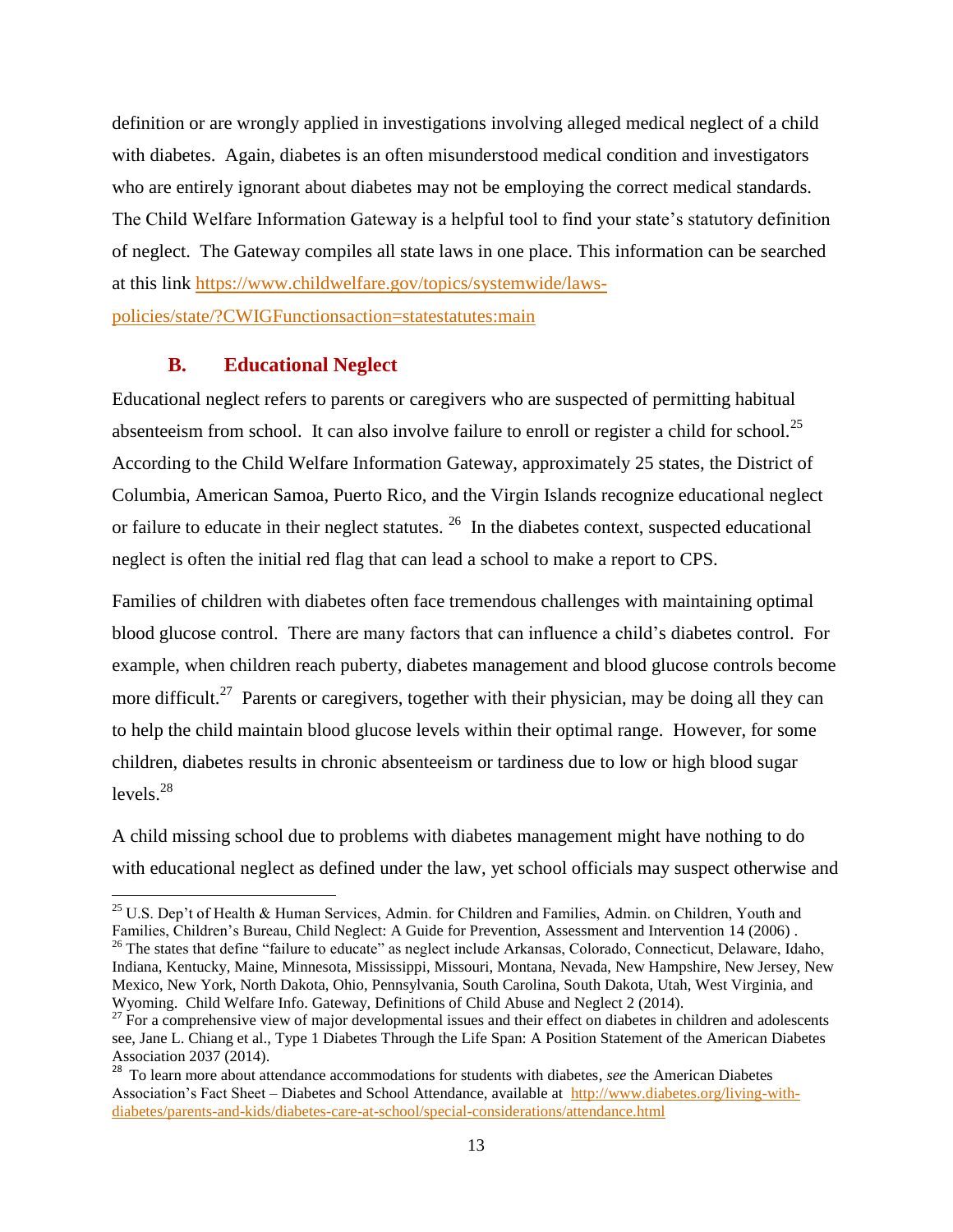feel they are obligated to make a report to CPS. Mandatory reporters can face criminal and civil liability for failing to report suspected child abuse and neglect. Of the total 1,293,359 reports of child abuse and neglect received by CPS agencies in the country in 2014, 17.7% were made by education personnel while 9.2% were made by medical personnel.<sup>29</sup>

# <span id="page-15-0"></span>**V. Considerations when a Report to CPS is made in Bad Faith**

Most states grant immunity to people who, in good faith, make a report of suspected child abuse and neglect. However, reports made with malicious intent or in bad faith do not qualify for immunity.

# **A. Retention and Access to CPS records**

<span id="page-15-1"></span>If CPS determines a report is unfounded, records of the investigation are usually kept only for a limited amount of time. It's important to be aware of the retention policies in your state in the event the family wants to pursue legal options against the person or entity that submitted the bad faith report. Access to the CPS file may be essential in bringing those claims. There may be a mechanism to request retention of unfounded case files for a longer period of time. For example, in Virginia, the statute requires the local department to "retain such records for an additional period of up to two years if requested in writing by the person who is the subject of such complaint or report." Va. Code Ann. § 63.2-1514(B) (2016).

Virginia also provides that any person who is the subject of an unfounded report can petition the court for the release to such person of the records of the investigation or family assessment. The court may release those records if it finds there is a reasonable question of fact as to whether the report or complaint was made in bad faith and the disclosure of the identity of the person who made the report would not be likely to endanger the life or safety of that person. *Id.* at § 63.2- 1514(D).

# <span id="page-15-3"></span><span id="page-15-2"></span>**B. Reports to CPS made in Retaliation for Asserting Rights**

## **1. Diabetes as a protected disability under federal law**

Students with diabetes are protected against discrimination under several federal laws including both the Americans with Disabilities Act (ADA) and Section 504 of the

 $\overline{\phantom{a}}$ <sup>29</sup> *See* Child maltreatment 2014, supra, at 13.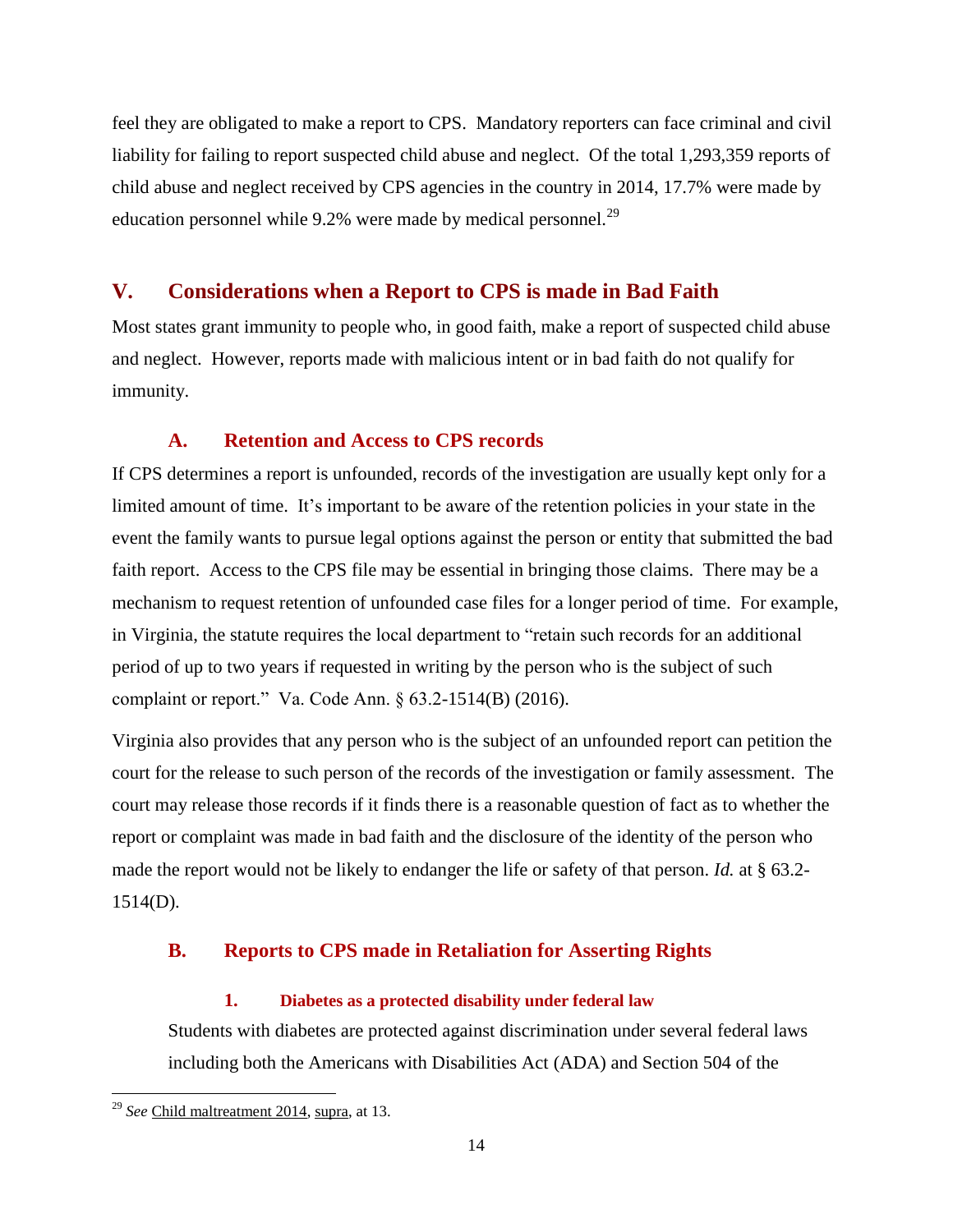Rehabilitation Act of 1973, as amended, 29 U.S.C. § 794 (2016), (Section 504). The Americans with Disabilities Act Amendments Act of 2008 (ADAAA) amended the ADA by, among other things, amplifying the non-exhaustive list of activities that are considered "major life activities." It states that "major life activities include, but are not limited to, caring for oneself, performing manual tasks, seeing, hearing, eating, sleeping, walking, standing, lifting, bending, speaking, breathing, learning, reading, concentrating, thinking, communicating, and working." 42 U.S.C. § 12102(2)(A) (2016). The ADAAA also amended "major life activities" to include "the operation of a major bodily function, including but not limited to, functions of the . . . endocrine" system. *Id.* at § 12102(2)(B).

The ADAAA also included an amendment to the Rehabilitation Act of 1973 that affects the meaning of disability in Section 504. Under Section 504 regulations, diabetes meets the legal definition of a disability as a "physical . . . impairment that substantially limits one or more major life activities." 34 C.F.R. § 104.3(j) (2016). The definition of physical impairment includes any condition affecting the endocrine system. *Id.* at § 104.3(j)(2)(i). Because diabetes always affects the endocrine system, this broader interpretation of what constitutes a qualifying disability made it so that it is virtually impossible to deny that diabetes meets the definition under the law.

#### **2. Anti-retaliation provisions under Section 504 and the ADA**

<span id="page-16-0"></span>Section 504 and the ADA give certain rights to students with diabetes and place certain obligations on public schools and also on private schools that receive any form of federal funding, even if indirectly. Religious schools that do not receive any federal funds are not covered by either law.<sup>30</sup> When a student's parent or caregiver asserts those rights or makes a complaint challenging potential violations of those rights, they are protected against retaliation. Courts have established that the standard for retaliation claims under The Rehabilitation Act and the ADA is the same. *See*, *Reinhardt v. Albuquerque Pub. Sch. Bd. of Educ*., 595 F.3d 1126, 1131 (10th Cir. 2010); *Mershon v. St. Louis Univ.*, 442

 $30$  "The provisions of this subchapter shall not apply to private clubs or establishments exempted from coverage under title II of the Civil Rights Act of 1964 (42 U.S.C. 2000-a(e)) or to religious organizations or entities controlled by religious organizations, including places of worship." 42 U.S.C. § 12187 (2016).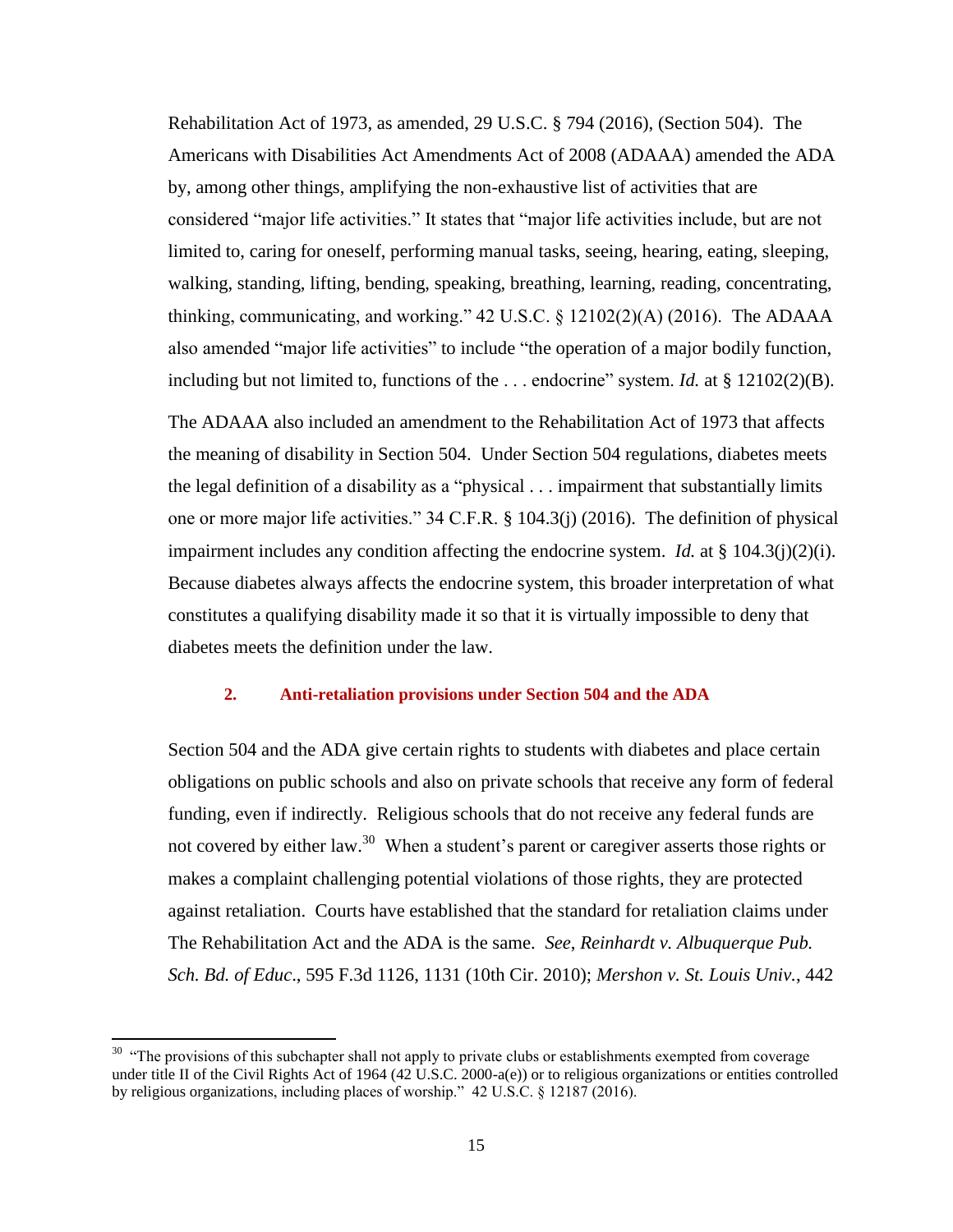F.3d 1069, 1074 (8th Cir. 2006); *A.C. v. Shelby County Bd. of Educ*., 711 F.3d 687, 697 (6th Cir. 2013); and *S.B. v. Bd. of Educ.*, 819 F.3d 69, 78 (4th Cir. 2016).

Section 504 regulations incorporate by reference the anti-retaliation provisions of the federal regulations implementing Title VI of the Civil Rights Act of 1964 (Title VI). 34 C.F.R. § 104.61 (2016). The anti-retaliation provisions under Title VI state that "no recipient or other person shall intimidate, threaten, coerce, or discriminate against any individual for the purpose of interfering with any right or privilege secured by section 601 of the Act or this part, or because he has made a complaint, testified, assisted, or participated in any manner in an investigation, proceeding or hearing under this part." *Id.*  at § 100.7(e).

Title II of the Americans with Disabilities Act also prohibits "discrimination against any individual because such individual has opposed any act or practice made unlawful by this Act or because such individual made a charge, testified, assisted, or participated in any manner in an investigation, proceeding, or hearing under this Act." 42 U.S.C. § 12203(a) (2016). Title II also prohibits interference, coercion or intimidation of any individual "in the exercise or enjoyment of, or on account of his or her having exercised or enjoyed, or on account of his or her having aided or encouraged any other individual in the exercise or enjoyment of, any right granted or protected by this Act." *Id.* § 12203(b).

#### **3. Establishing a prima facie case of retaliation**

<span id="page-17-0"></span>To bring a successful retaliation claim under Section 504 or the ADA a parent or caregiver must prove that, (i) he or she "engaged in a protected activity; (ii) the alleged retaliator knew that plaintiff was involved in protected activity; (iii) an adverse decision or course of action was taken against plaintiff; and (iv) a causal connection exists between the protected activity and the adverse action. *Weixel v. Bd. of Educ. of N.Y.*, 287 F.3d 138, 148-149 (2d Cir. 2002). Once these elements are met, the burden-shifting framework of *McDonnell Douglas Corp. v. Green*, 411 U.S. 792, 802 (1973) is applied and the consideration turns to whether the school can offer a legitimate, nondiscriminatory, reason for taking the adverse action. If so, the burden shifts back to the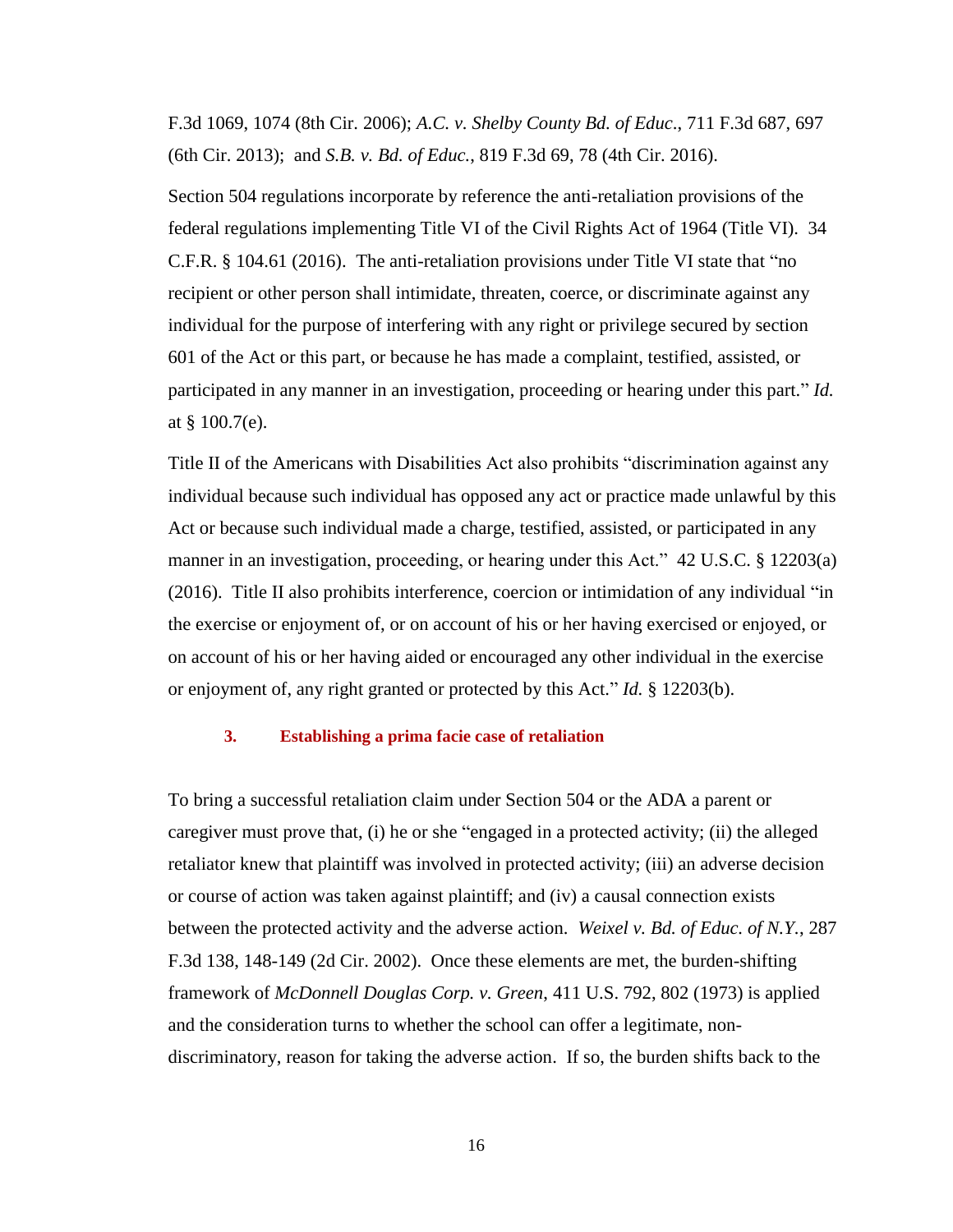plaintiff to demonstrate that the reason provided is pretextual. *DiCarlo v. Potter*, 358 F.3d 408, 414-415 (6th Cir. 2004).

In general, there have not been many reported cases under Section 504 and the ADA involving claims that *schools or school districts* retaliated against students with disabilities by making false CPS reports. There are far fewer cases involving students with diabetes. What we do have, however, shows that bringing a successful claim is an uphill battle and, more often than not, sufficient evidence to prove the third and fourth elements or to survive the burden-shifting test is scant. *See, Pape v. Bd. of Educ.,* 2013 U.S. Dist. LEXIS 106471, at \*49-50 (S.D.N.Y. July 28, 2013) (granting the school district's motion for summary judgment of plaintiffs' retaliation claims on the basis that they presented no evidence "other than their own conclusions or speculative beliefs" that an adverse action was taken against them by the school); and *A.M. v. New York City Dep't of Educ.*, 840 F. Supp. 2d 660, 686-687 (E.D.N.Y. 2012) (granting the school district's motion for summary judgment because plaintiffs did not present any evidence to demonstrate why the school's actions could constitute an adverse action). However, a few Circuit Court level cases have denied defendant's motions for summary judgment and allowed retaliation cases to move forward as discussed in more detail below.

The Weixel case referenced above is instructive. It involved a 12 year old student who became chronically ill with numerous conditions and unable to attend school. The plaintiffs (her parents) alleged that they stayed in contact with the school while the child was out sick and that despite this, the school principal threatened to file negligence charges with CPS if the student was not returned to school. The facts state that doctor's notes were provided to excuse the student's absences and yet the school principal followed through with her threats and made the report to CPS for educational neglect. *Id.* at 142-143.

The District Court dismissed the Weixels' retaliation claims finding that plaintiffs failed to sufficiently allege a retaliation claim. The Second Circuit reversed, finding that the District Court's "brief analysis ignores the strong inference of retaliation raised by several of plaintiffs' allegations." *Id.* at 148. The Circuit Court stated plaintiffs sufficiently alleged they were seeking accommodations for the child's disabilities, the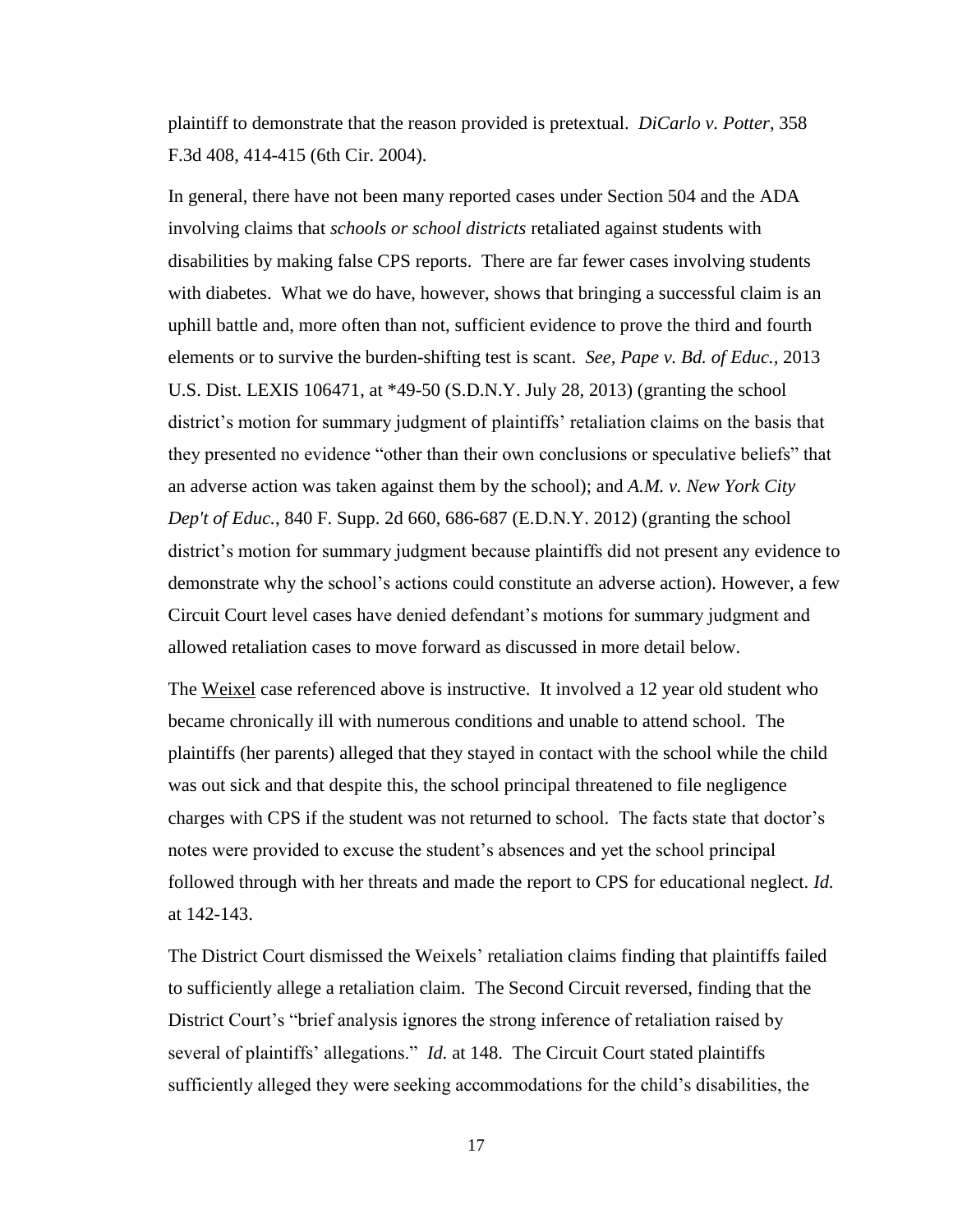school was aware of these attempts, and, most importantly, that the amended complaint was "replete with allegations of retaliatory conduct." *Id.* at 149. The allegations included, "threatening (and instituting) child welfare investigations in response to plaintiffs' medically excused absences from school; (2) threatening to file child abuse charges in response to Ms. Weixel's efforts to obtain home schooling for [her child]; (3) refusing to promote [the child] to the eighth grade; and (4) refusing to academically evaluate and place [the child] according to her abilities, allegedly in retaliation for plaintiffs' attempts to obtain reasonable accommodation of [her] disability." *Id.*

In a similar case that involved a child with diabetes, the Sixth Circuit reversed and remanded the lower court's grant of summary judgment for the defendant school. In *A.C. v. Shelby County Bd. of Educ*., 711 F.3d 687 (6th Cir. 2013), the parents of a student with diabetes engaged in protected activity by requesting on different occasions that the school provide certain Section 504 accommodations related to diabetes care for their child. Allegedly in response, the school principal made reports to the state CPS agency claiming that the parents were medically abusing the child. CPS investigated the reports and found that the medical maltreatment allegation was unfounded. *Id.* at 695. The Circuit Court concluded that a reasonable jury could find that the school's claims of having legitimate, non-discriminatory concerns for the child's health were pretextual and "were actually motivated by the school's well-established displeasure with [the child's parents] and their accommodations requests." *Id.* at 705.

There are several important takeaways from the Shelby case:

- 1. **The importance of the medical history.** The Circuit Court spends a substantial amount of time in its opinion going through the child's diabetes regimen and treatment methods. Even confirming that for all of the "careful carbohydrate counting and state-of-the-art monitoring," it was "common and essentially unavoidable" that the student's blood glucose levels would be high in the morning and dramatically lower by late morning. *Id.* at 690-691.
- 2. **Lack of education about diabetes can lead to inaccurate conclusions of medical abuse.** In this case, a teacher who had not been trained about type 1 diabetes concluded that the child's parents were "committing medical abuse by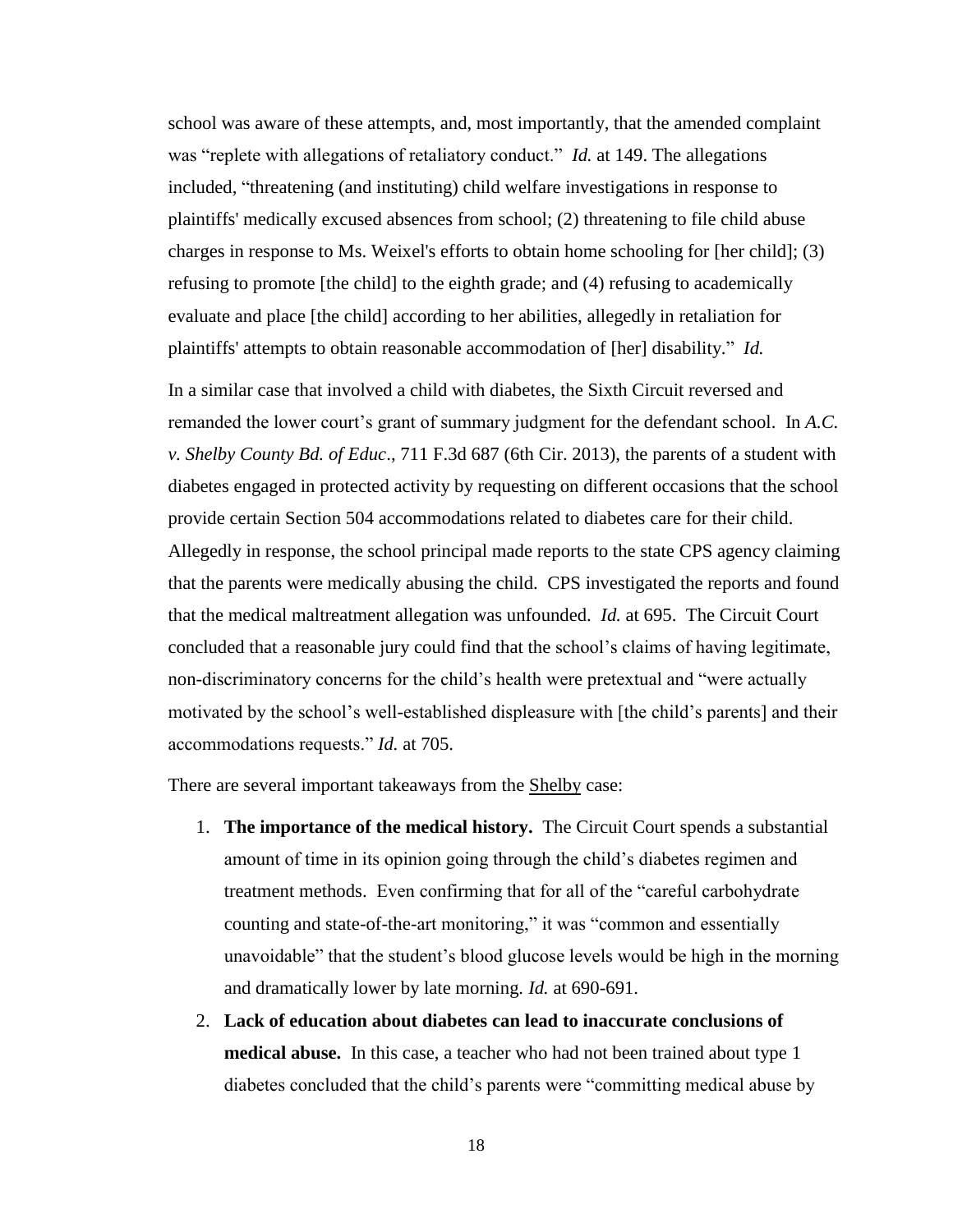failing to feed her appropriately" because the teacher saw the child with candy and cookies. *Id.* at 692. School officials also recommended a referral to CPS based on "erratic" fluctuations in the child's blood glucose levels. *Id.* at 694.

- 3. **Very little evidence is required for CPS to decide that a report is valid and merits opening an investigation.** In this case, the principal called CPS and reported that the child was being sent to school "with cookies, Kool-Aid, and candy, which makes her sugar shoot up to a very high level." *Id.* She also reported that she had documentation that the child's diabetes was not being monitored at home. A claim that was never substantiated by any evidence on the record and that the principal later admitted was untrue. *Id.* at 700.
- 4. **The state's mandatory reporting statutes may erroneously be used by courts when analyzing whether plaintiffs sufficiently made out a prima facie case for retaliation.** In this case, the District Court looked to the Tennessee state law that requires school officials to immediately report cases of suspected child abuse and neglect and which includes a statutory presumption that all reports are made in good faith. The District Court then held that plaintiff could overcome the statutory presumption only by proving that the school acted in bad faith by "clear and convincing evidence." *Id.* at 695. However, under federal law the evidentiary standard to prove that the legitimate reasons offered by defendants are in fact a pretext for discrimination has been held to be the preponderance standard. The Circuit Court did not resolve this issue. However, in dicta, the Court questioned the District Court's incorporation of the state evidentiary standard "without any explanation of why enforcing that standard over the muchlower federal preponderance standard is permissible." *Id.* at 706-707.

To gauge the difficulty in bringing these cases, contrast the facts in Weixel and Shelby with numerous other situations where there are no direct threats made, no firm denial of accommodations or refusals, and no tangible way to show a causal connection between the protected activity and the adverse action because, often, the only clear adverse action is an anonymous CPS referral. A search of all resolutions published by the U.S. Department of Education Office of Civil Rights (OCR) since October 2013 involving claims of retaliation based on CPS referrals, yielded five investigations where no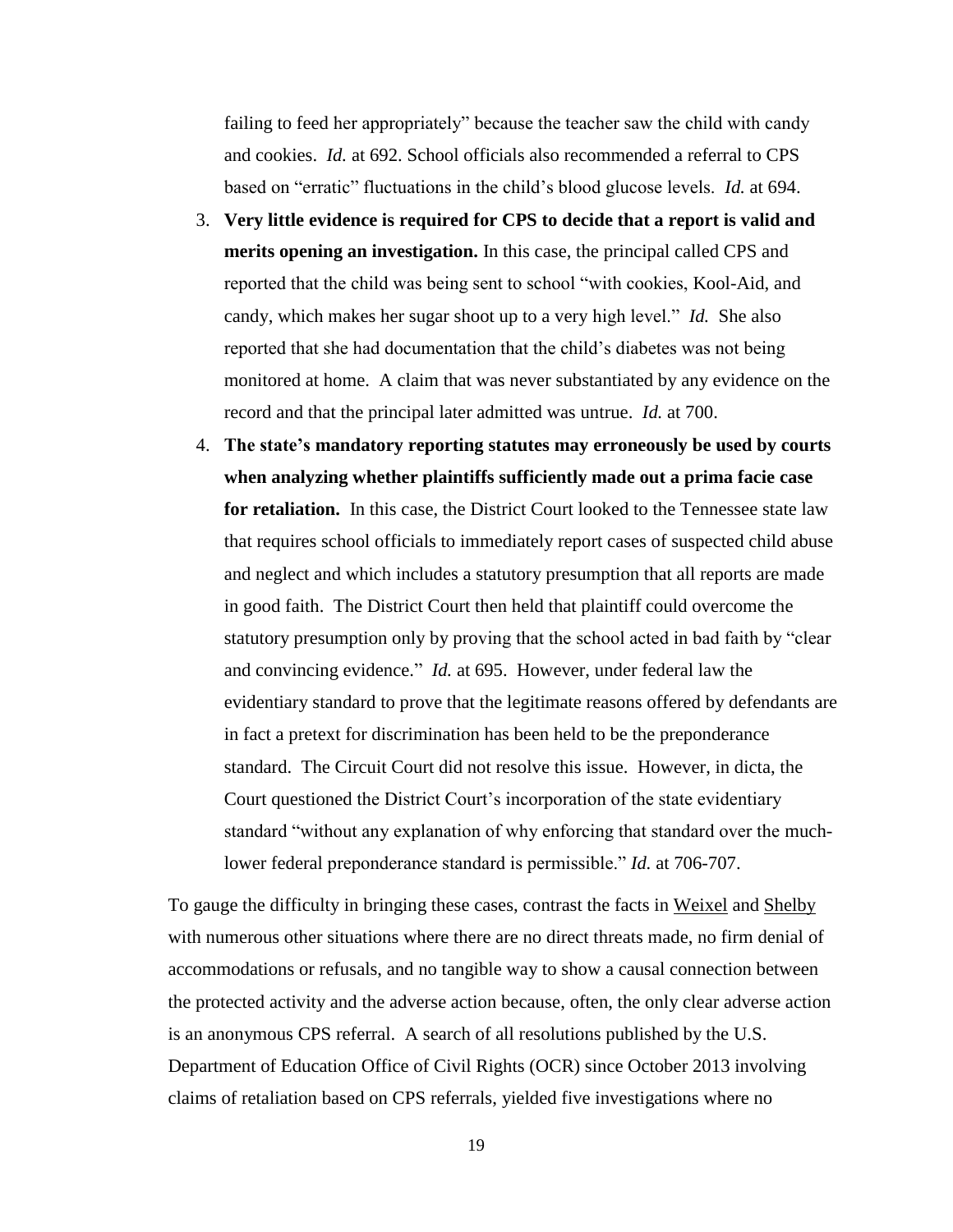retaliation was found, $31$  two investigations where the CPS retaliation claims were resolved by agreement before any official OCR finding was made, $32$  and zero resolutions with an actual finding of retaliation based on a CPS referral. It is important to note that many OCR investigations settle through resolution agreements before a finding of discrimination can be made. OCR resolutions are available at the following link, <http://www2.ed.gov/about/offices/list/ocr/frontpage/faq/readingroom.html>

# <span id="page-21-0"></span>**VI. Conclusion**

 $\overline{\phantom{a}}$ 

Families of children with diabetes can encounter many hurdles along the way when facing a possibly well-intentioned but potentially unfounded CPS investigation and also when asserting their rights under the laws that protect their children against discrimination. As noted above, there are a number of factors that influence what the outcome of a CPS investigation will be and the impact it can have on a child with diabetes. All stakeholders, including families of children with diabetes, health care providers, school officials, attorneys, judges and CPS agencies, should have an interest in avoiding unfounded child abuse and neglect reports so that the focus can remain on the cases most likely to be substantiated.

<sup>&</sup>lt;sup>31</sup> Gilroy Unified School Dist., OCR case # 09-15-1279 (CA 2015) (OCR found that the CPS reports made by the school were not connected to the parent's advocacy. There was no evidence of animosity between the school and the parent, the school employees who made the CPR reports were conflicted about doing so and, without deciding whether proximity is enough to raise the inference of a causal connection, OCR found that the school's concerns about the health of the child were legitimate and non-discriminatory); Houston Independent School Dist., OCR case # 06-14-1208 (TX 2014) (The only evidence provided by the parent in support of the retaliation claim was the fact that two attorneys for the school attended a hearing for a court case that the parent filed against CPS to compel disclosure of CPS files. OCR learned these attorneys were there for other reasons. OCR's investigation did not discover any evidence that the school made reports to CPS about the parent. OCR closed this issue finding that no adverse action was established); Skaneateles Central School Dist., OCR Case # 02-13-1290 (NY 2013) (OCR found school did not retaliate against parent because the school was simply following state law and district policies which require a report to CPS whenever a student has accumulated more than 20 unexcused absences. OCR did not find any evidence that the school ever deviated from this policy for other students); Poughkeepsie City School District OCR Case # 02-13-1201 (NY 2013) (OCR found that school's report to CPS for educational neglect was consistent with the District's policy and practice of filing reports whenever a student is not enrolled in an appropriate educational program and not receiving an appropriate special education because of the parent's unwillingness to participate in the program's intake process. OCR also found that the District filed reports of educational neglect with CPS for similarly situated students whose parents had not engaged in protected activity. OCR found there was insufficient evidence to establish retaliation); and Responsive Education Solutions OCR Case # 06-15-1203 (TX 2015) (OCR found that the second element of a prima facie retaliation claim was not met because Responsive Education Solutions was not aware of the parent's protected activity prior to the alleged adverse action.) <sup>32</sup> Riverside Unified School Dist. OCR case # 09-15-1233 (CA 2015) and Austin Independent School Dist. OCR

Case # 06-14-1390 (TX 2014).